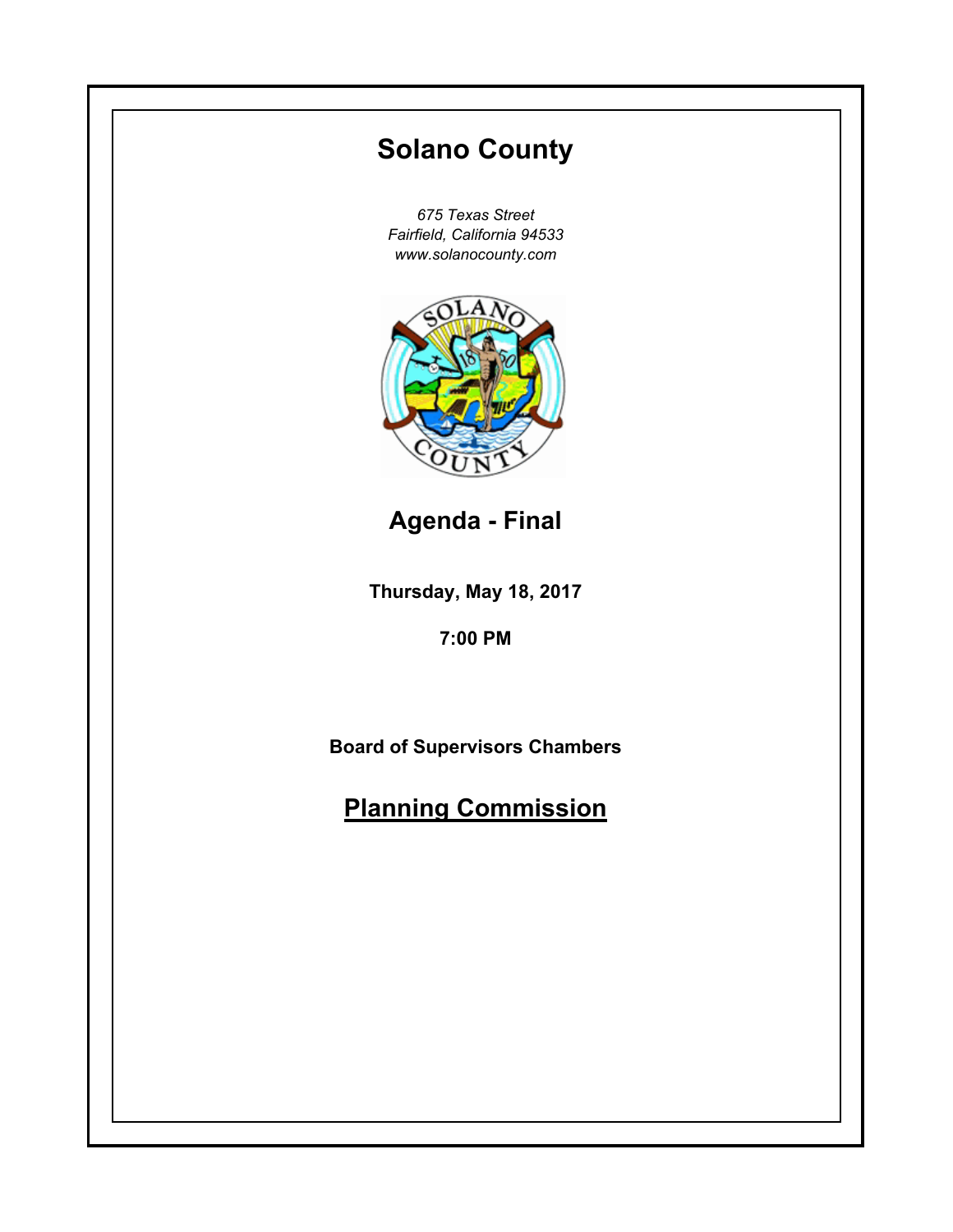Any person wishing to address any item listed on the Agenda may do so by submitting a Speaker Card to the Clerk before the Commission considers the specific item. Cards are available at the entrance to the meeting chambers. Please limit your comments to five (5) minutes. For items not listed on the Agenda, please see "Items From the Public".

All actions of the Solano County Planning Commission can be appealed to the Board of Supervisors in writing within 10 days of the decision to be appealed. The fee for appeal is \$150.

Any person wishing to review the application(s) and accompanying information may do so at the Solano County Department of Resource Management, Planning Division, 675 Texas Street, Suite 5500, Fairfield, CA. Non-confidential materials related to an item on this Agenda submitted to the Commission after distribution of the agenda packet are available for public inspection during normal business hours and on our website at www.solanocounty.com under Departments, Resource Management, Boards and Commissions.

The County of Solano does not discriminate against persons with disabilities and is an accessible facility. If you wish to attend this meeting and you will require assistance in order to participate, please contact Kristine Sowards, Department of Resource Management at (707) 784-6765 at least 24 hours in advance of the event to make reasonable arrangements to ensure accessibility to this meeting.

### **AGENDA**

**CALL TO ORDER**

**SALUTE TO THE FLAG**

**ROLL CALL**

**APPROVAL OF AGENDA**

#### **APPROVAL OF THE MINUTES**

**[PC 17-020](#page-3-0)** Minutes of April 6, 2017

*Attachments:* [draft minutes](#page-4-0)

#### **ITEMS FROM THE PUBLIC:**

*This is your opportunity to address the Commission on a matter not heard on the Agenda, but it must be within the subject matter jurisdiction of the Commission. Please submit a Speaker Card before the first speaker is called and limit your comments to five*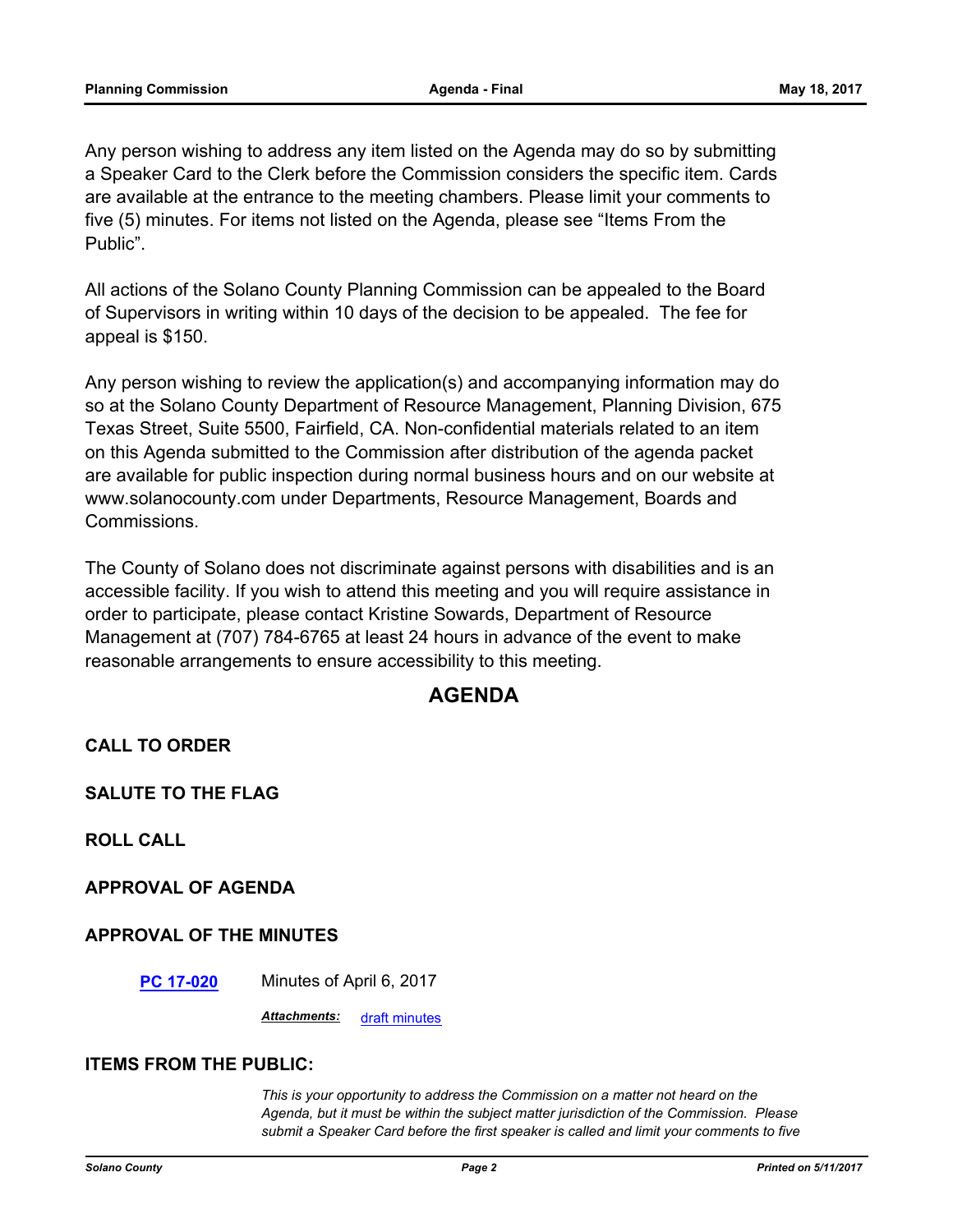*minutes. Items from the public will be taken under consideration without discussion by the Commission and may be referred to staff.*

## **REGULAR CALENDAR**

- **1 [PC 17-021](#page-11-0)** Public hearing to consider an Amendment to Use Permit No. U-82-52 (Skaggs Trucking) to a previously approved use permit for an Agricultural Trucking Repair Shop which would permit the addition of a Farm and Ranch Supply Store and an Agricultural Trucking business. The project is located on 8.18 acres located at 5164 Fry Road, Vacaville, in an "A-40" Exclusive Agricultural District. APN-0137-020-130. (Project Planner: Jim Leland) Staff Recommendation: Continue to June 1, 2017
- **2 [PC 17-023](#page-12-0)** An ordinance amending Chapter 28 of the Solano County Code to define the short-term rental of a dwelling as a "tourist house" and to authorize such land use, subject to a minor use permit, within the exclusive agricultural and Suisun Valley agricultural zoning districts. (Project Planner: Mike Yankovich) Staff Recommendation: To withdraw the Draft Tourist House Ordinance from further consideration
- **3 [PC 17-022](#page-13-0)** Public hearing to consider Variance Application No. V-17-02 of Dan and Lesley Munson for a variance from the front yard setback requirement of 60 feet to allow for the construction of an enclosed two car garage. The property is located at 4525 Green Valley Road, 2.5 miles north of the City of Fairfield within the Rural Residential "RR-2.5" Zoning District; APN 0147-080-010. (Project Planner: Eric Wilberg) Staff Recommendation: Approval

[A - Draft PC Resolution](#page-17-0) [B - Assessors Parcel Map](#page-19-0) [C - Site Plan](#page-20-0) *Attachments:*

#### **ANNOUNCEMENTS AND REPORTS**

#### **ADJOURN**

*To the Planning Commission meeting of June 1, 2017 at 7:00 P.M., Board Chambers, 675 Texas Street, Fairfield, CA*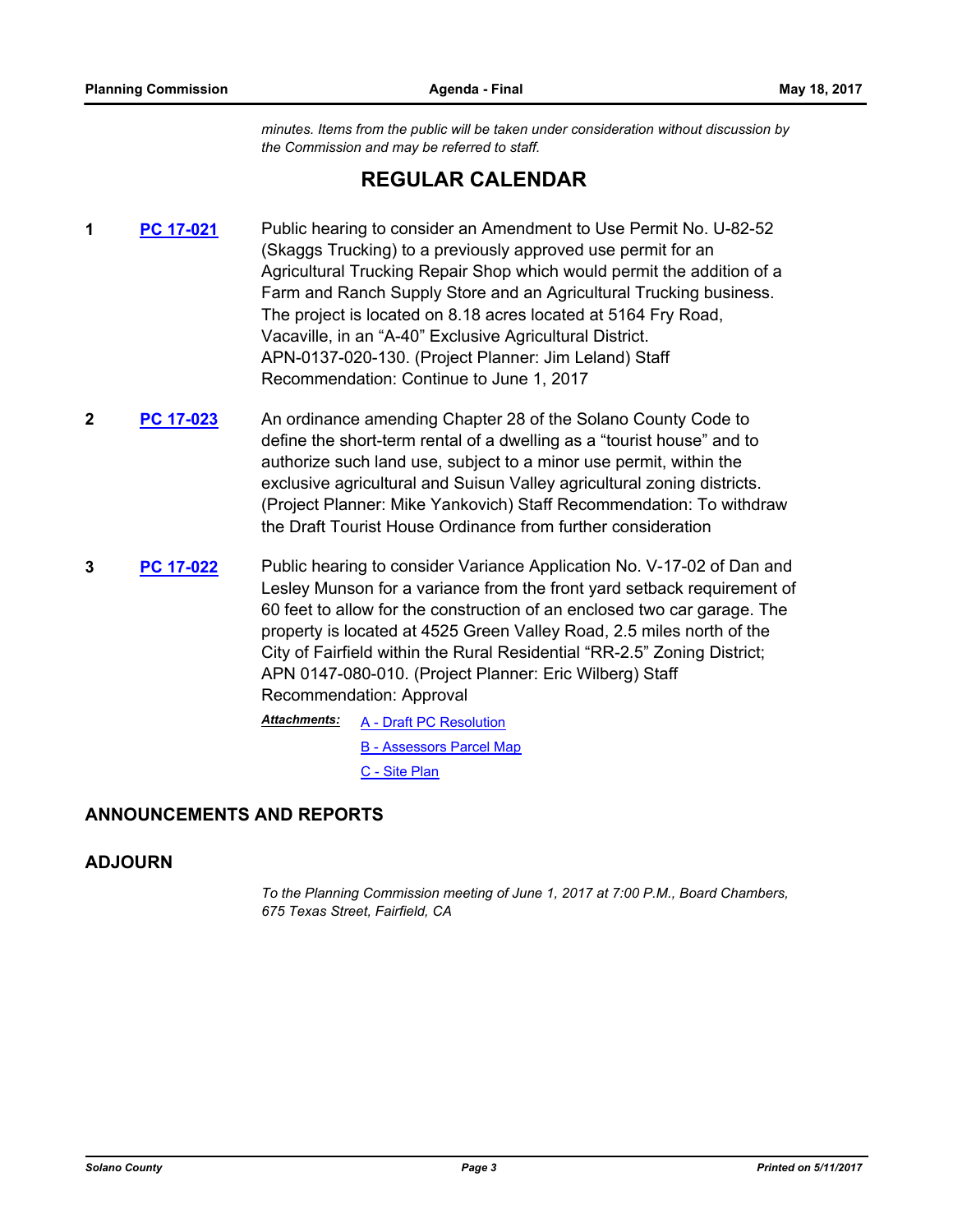<span id="page-3-0"></span>

|                        |      | <b>Solano County</b><br><b>Agenda Submittal</b> |                      |                            | 675 Texas Street<br>Fairfield, California 94533<br>www.solanocounty.com |
|------------------------|------|-------------------------------------------------|----------------------|----------------------------|-------------------------------------------------------------------------|
| Agenda #:              |      |                                                 | <b>Status:</b>       | <b>PC Minutes</b>          |                                                                         |
| Type:                  |      | <b>PC-Document</b>                              | Department:          | <b>Planning Commission</b> |                                                                         |
| File #:                |      | PC 17-020                                       | Contact:             |                            |                                                                         |
| Agenda date:           |      | 5/18/2017                                       | <b>Final action:</b> |                            |                                                                         |
| Title:                 |      | Minutes of April 6, 2017                        |                      |                            |                                                                         |
|                        |      |                                                 |                      |                            |                                                                         |
| <b>Governing body:</b> |      |                                                 |                      |                            |                                                                         |
| <b>District:</b>       |      |                                                 |                      |                            |                                                                         |
| <b>Attachments:</b>    |      | draft minutes                                   |                      |                            |                                                                         |
| <b>Date</b>            | Ver. | <b>Action By</b>                                | <b>Action</b>        |                            | <b>Result</b>                                                           |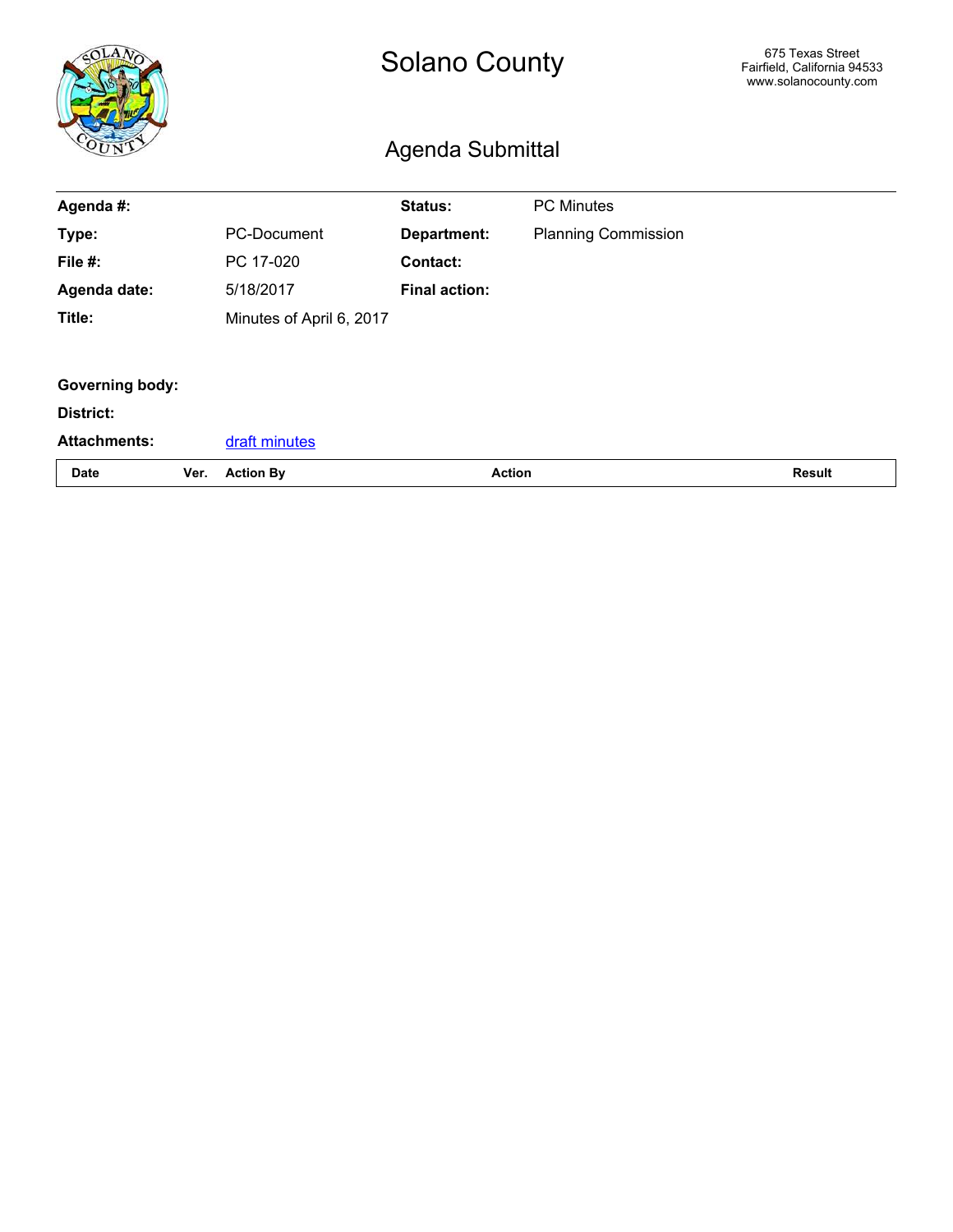# <span id="page-4-0"></span>*MINUTES OF THE SOLANO COUNTY PLANNING COMMISSION*

# **Meeting of April 6, 2017**

The regular meeting of the Solano County Planning Commission was held in the Solano County Administration Center, Board of Supervisors' Chambers (1<sup>st</sup> floor), 675 Texas Street, Fairfield, California.

PRESENT: Commissioners Rhoads-Poston, Walker, Hollingsworth, Bauer, and Chairperson Cayler

EXCUSED: None

STAFF PRESENT: Mike Yankovich, Planning Program Manager; Jim Laughlin, Deputy County Counsel; and Kristine Sowards, Planning Commission Clerk

Chairperson Cayler called the meeting to order at 7:00 p.m. with a salute to the flag. Roll call was taken and a quorum was present.

Approval of the Agenda

The Agenda was approved with no additions or deletions.

Approval of the Minutes

The minutes of the regular meeting of March 16, 2017 were approved as prepared.

Items from the Public

There was no one from the public wishing to speak.

Regular Calendar

Item No. 1-

**PUBLIC HEARING** to consider public hearing to consider an Amendment to Use Permit No. U-82-52 (**Skaggs Trucking)** to a previously approved use permit for an Agricultural Trucking Repair Shop which would permit the addition of a Farm and Ranch Supply Store and an Agricultural Trucking business. The project is located on 8.18 acres located at 5164 Fry Road, Vacaville, in an "A-40" Exclusive Agricultural District. APN-0137-020-130. This consideration is exempt from the California Environmental Quality Act. (Project Planner: Jim Leland)

Staff requested continuance of this item in order to meet with the City of Vacaville and the applicants to resolve questions pertaining to the proposed development.

A motion was made and seconded to continue this matter to the next regular meeting of May 18, 2017. The motion passed unanimously.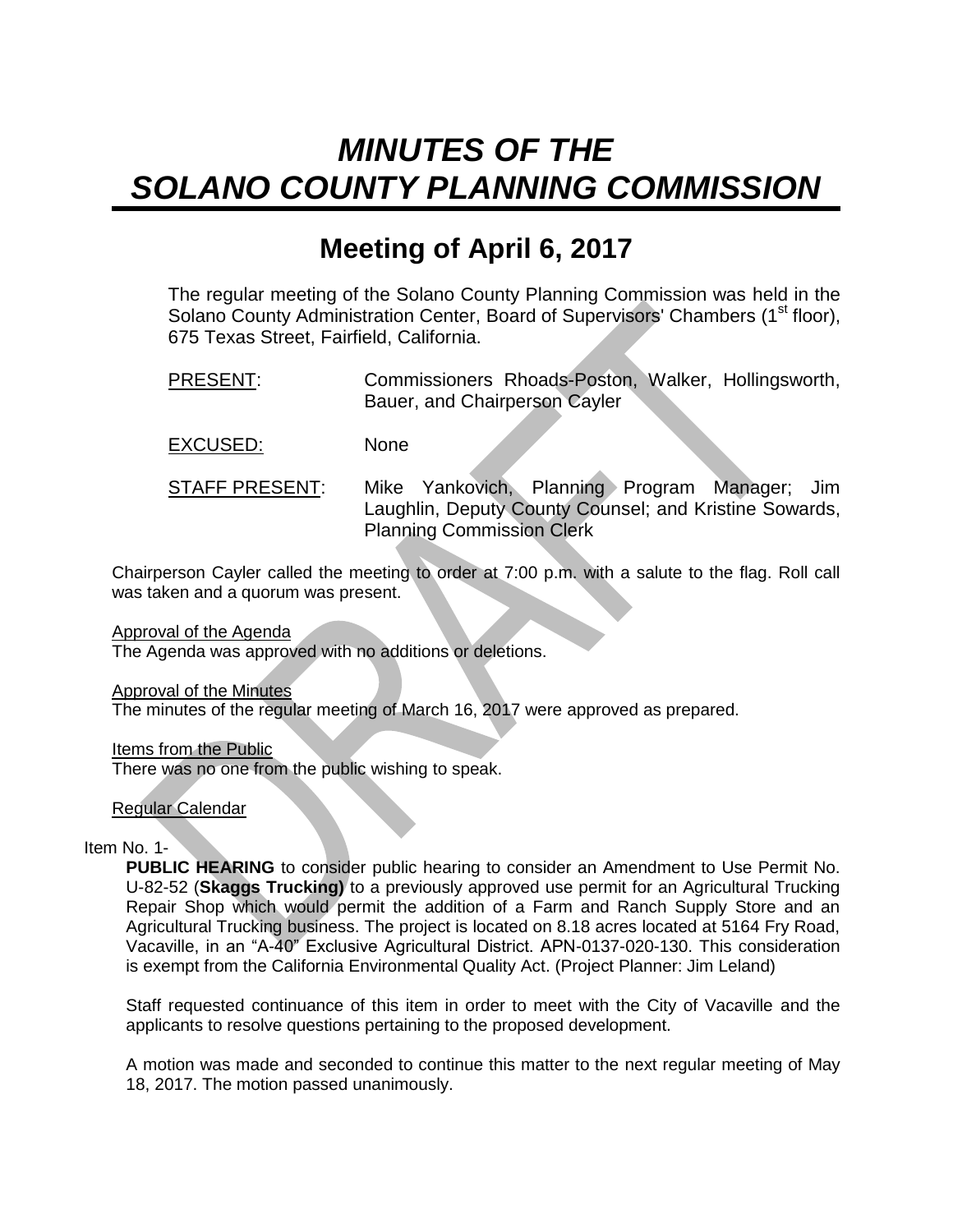#### Item No. 2 -

An ordinance amending Chapter 28 of the Solano County Code to define the short-term rental of a dwelling as a "tourist house" and to authorize such land use, subject to a minor use permit, within the exclusive agricultural and Suisun Valley agricultural zoning districts.

Due to the number of comments received, staff recommended that this item be continued to allow further time for review.

Since there were members from the public wishing to speak, Chairperson Cayler opened the public hearing.

Reta Jones, 5117 Suisun Valley Road, Fairfield, stated that she and her husband are longtime residents of Solano County. She said the property adjacent to theirs is now a winery but in reality is an event center and tasting room. She commented that the only active part of the winery is when the wine is trucked in and bottled. Mrs. Jones stated that the business generates noise, light pollution, and increased traffic on a daily basis. She said her and her husband no longer have the tranquility that they once enjoyed, and are no longer able to enjoy the outside of their home during these events or are able to leave their windows open at night. Mrs. Jones said that she has complained about the nuisances which will then improve, but only temporarily.

Mrs. Jones also voiced another concern which is with the part of the building that could be turned into a bed and breakfast. She said she complained to the county when a second home was approved at 1,000 square feet with a 2,000 square foot garage. She said that her county district supervisor assured her that it would not turn into a 3,000 square foot home, but it did. Mrs. Jones stated that there is no monitoring system in place. She said it is her belief that the bed and breakfast will be just like the winery, where it will just happen and there will be no monitoring of code compliance and nothing will be done. Mrs. Jones said it is the property owners like herself and her husband that are victims in the political unjust and their only recourse at this point other than lawyers would be to contact the media.

Linda Tenbrink, 5260 Gordon Valley Road, Fairfield, owner of Tenbrink Winery and Tenbrink Farms in Suisun Valley said she felt there is some confusion on the part of the last speaker that housing in Suisun Valley in the agricultural districts is only allowed as a support system for the agriculture that is taking place. She said the wineries and the events that are going on are all part of agriculture and agricultural marketing. Ms. Tenbrink commented that since the Strategic Plan for Suisun Valley has been put into place there has been an upsurge of hope by farmers to be able to continue farming. She said there is optimism that the strategic plan will continue and that the residents of Fairfield and surrounding areas get to participate in interacting with the farmers. She said it is healthy for their soul and it is healthy for the farmer to continue farming and keeping the farms and open space alive, free to the community, and generating millions of dollars in tax revenue to come, especially when the bed and breakfast businesses get started and there is a place for those tax dollars to land.

Since there were no further speakers, Chairperson Cayler closed the public hearing.

A motion was made and seconded to continue this matter to the next regular meeting of May 18, 2017. The motion passed unanimously.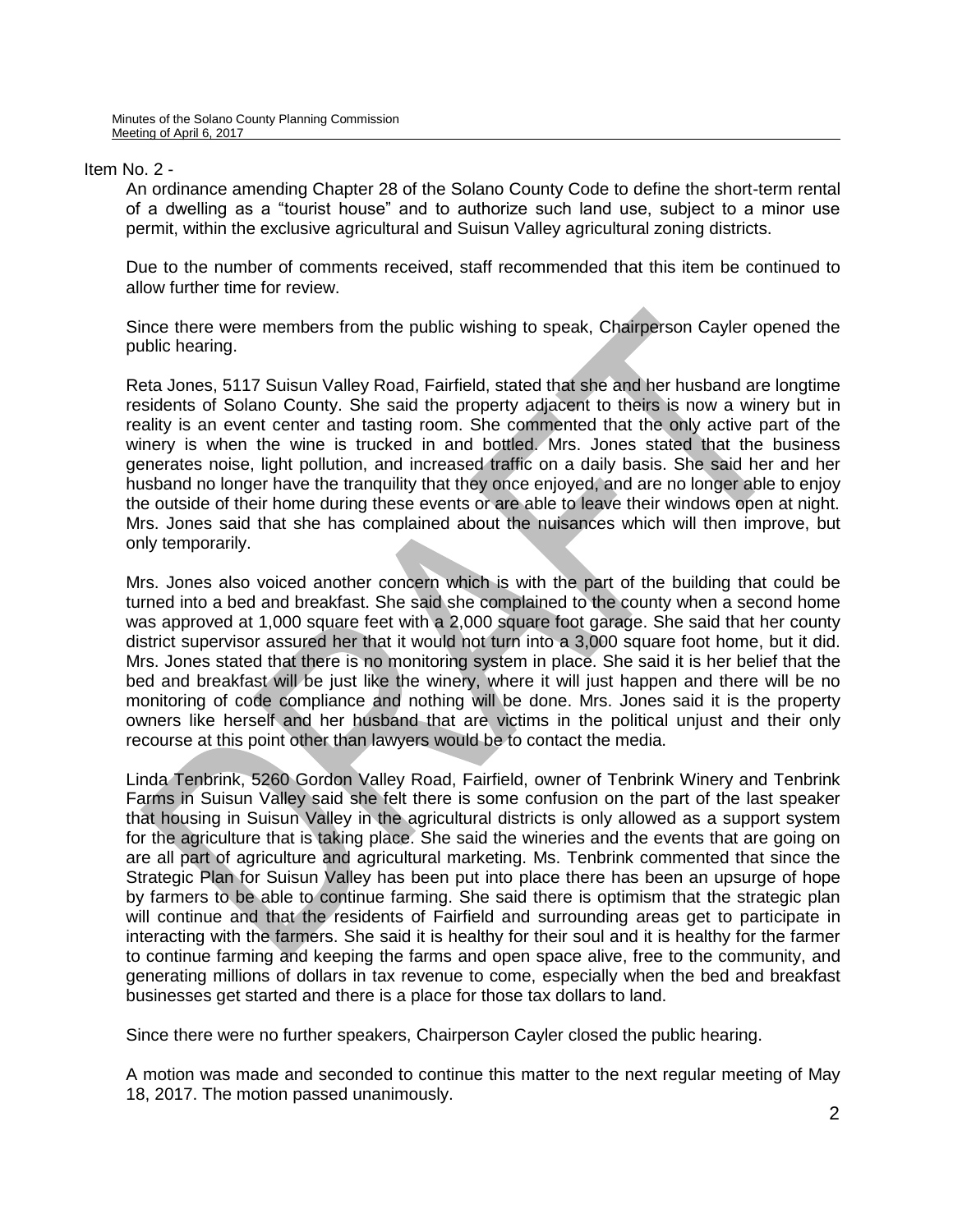#### Item No. 3 -

An ordinance amending Chapter 28 of the Solano County Code establishing noise regulations for land uses in the unincorporated area of Solano County.

Mike Yankovich provided a brief presentation of staff's written report. The Solano County General Plan was updated in 2008 and included in the Public Health and Safety Chapter a section devoted to noise. The section identifies the County's strategy for dealing with unwanted noise as "reducing excessive noise exposure through cost-effective measures and appropriate zoning that avoids placing incompatible land uses in proximity of each other." The section includes Land Use Noise Compatibility Guidelines (Table HS-2) for various land use categories as well as Noise Standards for New Uses (Tables HS-3 and HS-4). As part of the Implementation Program for the Public Health and Safety Chapter measure, HS.I-60 states that a county noise ordinance should be developed, adopted, and implemented.

The Department of Resource Management, in conjunction with Michael Baker International, began development of a noise ordinance by assessing the Public Health and Safety Chapter of the Solano County General Plan, including its requirements and any potential conflicts with the creation and adoption of the noise ordinance. Following this assessment, the project team conducted a noise survey of key locations throughout the unincorporated county to serve as a baseline of ambient noise and to guide the specific regulations of the ordinance. Finally, the team created a draft ordinance, which has undergone preliminary revisions by the Department. Staff recommended the commission recommend approval of the ordinance to the Board of Supervisors.

Since there were no questions of staff, Chairperson Cayler opened the public hearing.

Valerie Dodini, 5093 Clayton Road, Fairfield, stated that her main concern with the ordinance is the noise level proposed during the evening. She did research and found a report from the World Health Organization (WHO) and what she found is that the Organization set the European target limit of outdoor night noise levels at an annual average of 40 decibels. She commented that the county's ordinance proposes 45 decibels. The WHO report goes on to say that environmental noise damages human health particularly at night when it can interrupt sleep and she provided more detailed facts about those adverse effects that can occur above 40 decibels. Ms. Dodini stated that the California Health and Safety Code also indicates that excessive noise is a serious hazard to the public health and welfare. She commented that out of the 13 samples that were taken, as noted in the staff report, only one sample was taken at night but during the hours of 7:37 p.m. and 7:52 p.m. which is not usually when people are asleep. Ms. Dodini said she is also concerned that the decibel level is set even higher for special event facilities. She noted the California Department of Transportation's loudness comparison chart puts a lawnmower at 70db at 100 feet and 60db for heavy traffic at 300 feet.

Linda Tenbrink, 5260 Gordon Valley Road, Fairfield, stated that she is in opposition to the proposed ordinance. She said the noise levels that are recommended are ridiculous, and commented that normal conversation levels are at 40 to 60 decibels. Mrs. Tenbrink said that they have a right to farm and there are a lot of rules in the General Plan that are already in place in the Suisun Valley, and they have worked for 20+ years to be successful there. Mrs. Tenbrink said this ordinance would be death to the Valley. She used Larry's Produce as an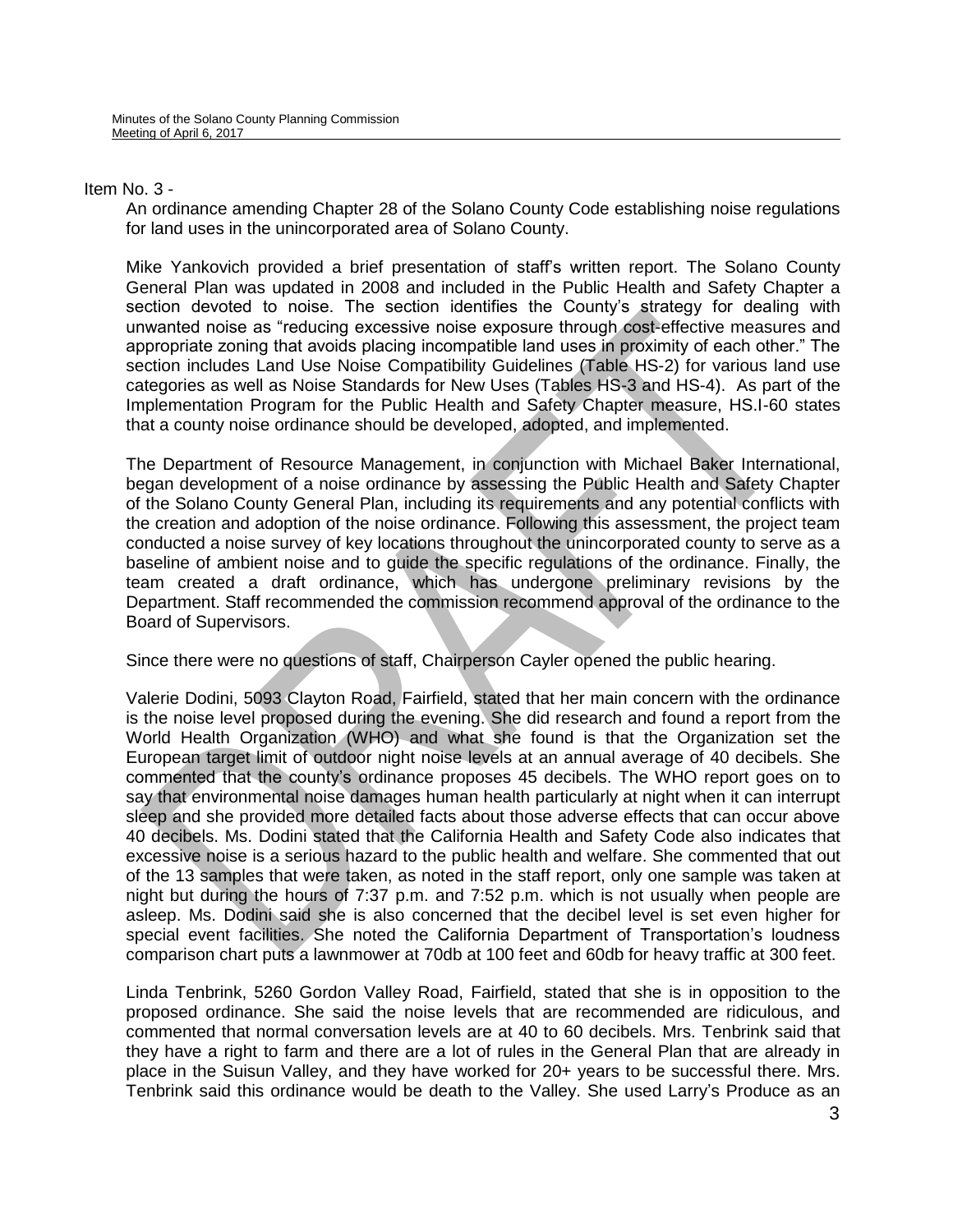example of someone who provides a big service to the community. She said they are more than a farm, they are farm to consumer. To comply with the proposed regulations, Larry's Produce would have to fence their entire farm with sound proofing material, which in turn would take away from the aesthetic value of the property with its beautiful pumpkins and wildflowers. She said to cover up agriculture because of noise impacts at the level of conversation does not make sense.

Stephen Tenbrink, 5260 Gordon Valley Road, Fairfield, stated that there is a Right-to-Farm Ordinance currently in place and is with great need. He noted that there are times when they operate their tractors in the late night hours when folks are sleeping, but it is part of what it takes to farm and they need that flexibility in order to be successful. Mr. Tenbrink stated that he is in opposition to the proposed ordinance. He said the farmers have been trying very hard to promote Suisun Valley to make it an enjoyable place for everyone to come and have a good time because it is a beautiful valley.

Jody Anselmo, 2275 Julian Lane, Fairfield, stated that they have been in Suisun Valley for 47 years. She noted that they have had the opportunity to grow grapes and open a winery and it has been moving along very nicely because everyone in the valley has been working to make it a tourist destination. Ms. Anselmo commented that noise goes hand in hand with tourism. She said that she has never had a problem with noise and she lives close to the Blue Victorian Winery. She commented that with the noise constraints as proposed, their house would already be in violation just when their daughter has friends over to swim in the backyard.

Cliff Howard, 5264 Williams Road, Fairfield, stated that he is opposed to the proposed ordinance. He wondered if the code compliance officers are existing county employees or will be new people hired to enforce these rules. He commented that rain is at 50 decibels on its own and the loud roads and even louder vehicles fall above the noise limits. He said that these rules appear to be tailored more toward a residential area where people might complain about these things more frequently. He inquired about the length of time these noise levels can go on. Mr. Howard said that he felt there are things about the enforcement of this that do not make sense.

Lisa Howard, 5264 Williams Road, Fairfield, said she is also opposed to the proposed ordinance. She said she has watched the farmers of this valley work tirelessly so that they can produce the landscape that many people enjoy in the Suisun Valley. She said that sometimes creativity is needed to make money in farming like agritourism, but some agritourism might not be the norm for agriculture. Mrs. Howard said many of these farmers were ready to pull out and leave the valley but some got creative in order to stay. She said if events are not allowed in Suisun Valley, the valley that you know will disappear.

Marshall Foletta, 5610 Nicholas Lane, Dixon, stated that he supported the ordinance. He said as much as he supports this, he understands that this is an agricultural community and any ordinance should be one that supports those activities. He noted that there is a clear exemption to agricultural activities in the proposed ordinance. Mr. Foletta said he moved into a rural area knowing that it comes with noise and dust and agricultural activity. He said he would never complain about crop dusters or folks harvesting in the middle of the night or discing all day long. He said his personal experience has been with a neighbor who turns their home into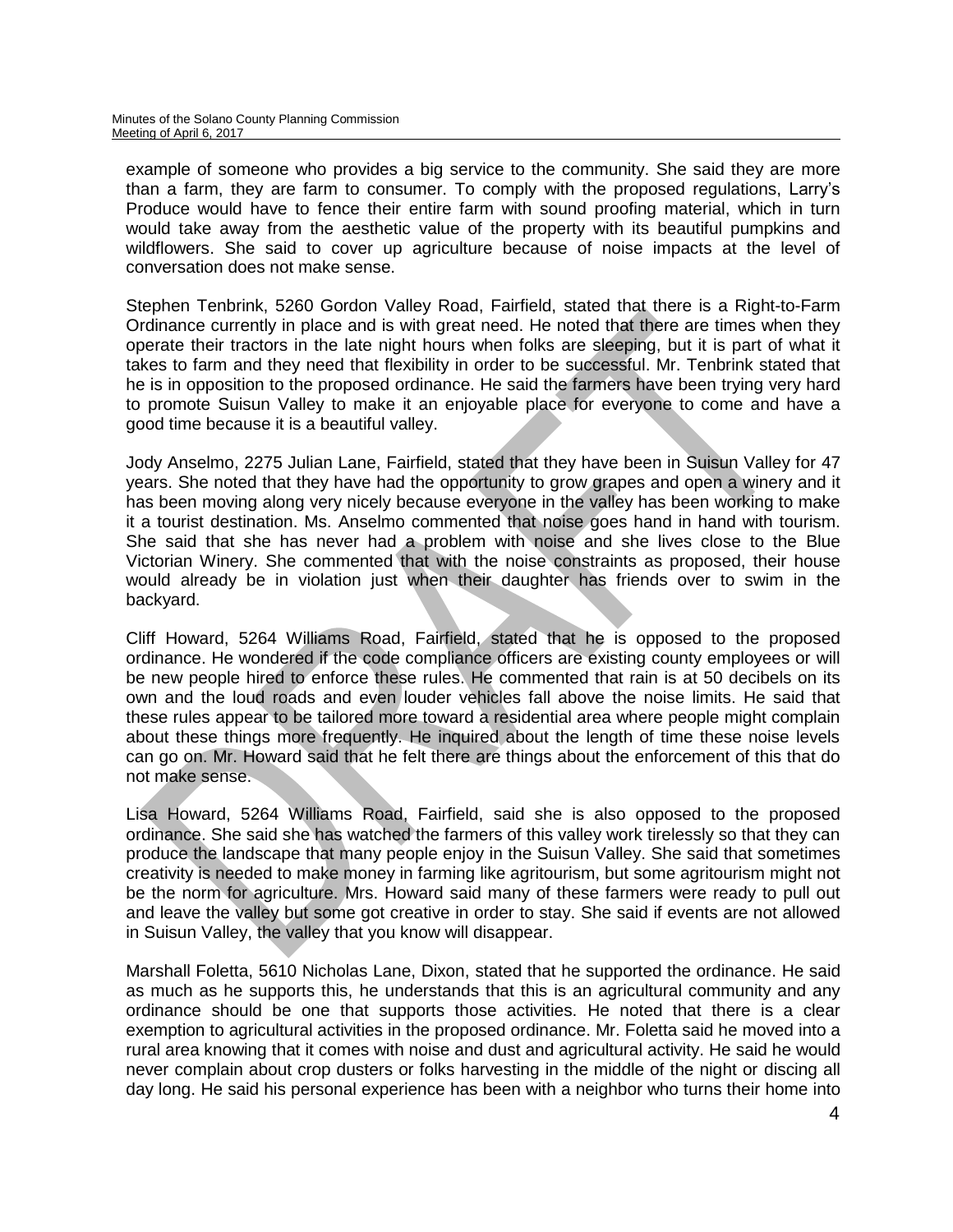an every Saturday night party which means there is noise at 80 to 90 decibels from 3pm until midnight. He likened it to living next to a fairground. He also spoke of a neighbor using noise as a weapon by setting up loud speakers and aiming them at his home and launching loud, violent and sometimes obscene music. Mr. Foletta said that the Sheriff's Department does not have a tool to address something that is rather intuitively inappropriate because it is a private activity. Mr. Foletta said that he supports this because it seems to him like a common sense type of need and is necessary to protect quality of life for folks who chose to live in the country and want to live in an agricultural area and participate in ag activities, but do not want to live next to a fairground, a rock concert center, or be subjected to violent noise on a regular basis.

George Richmond, 4529 Suisun Valley Road, Fairfield, said he is a farmer and his wife is a part owner of a winery and tasting room in Suisun Valley, and for years they have been participating in Suisun Valley events. He commented that they attended the majority of the meetings for the county's Strategic Plan which provides the opportunity to add value to their farming practices. He said when those meetings started there were a lot of people who were unhappy about their property and the inability to make ends meet. Over the time of those meetings people started to feel happier and worked harder putting the plan together and now they feel like the rug is being pulled out from underneath them. Mr. Richmond said this comes down to how agriculture is being defined which is not just a tractor traveling down the road, it is the ability to sell product whether it is value added or primary raw material. Mr. Richmond said to him the ordinance is too broad.

Gary Mangels, 2294 Morrison Lane, Suisun, stated that he felt this to be more of a neighbor to neighbor issue rather than a need to impose another layer of regulation and added responsibility on law enforcement. He said they have worked hard on developing a plan for the Suisun Valley and there was a lot of input into that plan that advocated that farmers can take their product to that next level where not only are they producing a product, but can incorporate direct sales as well. Mr. Mangels said this will help farmers become more viable which is an important consideration that should be recognized. He said common sense should play a role in saying that a neighbor should be leery of hosting a loud party until midnight. Mr. Mangels said that he believed there may already be rules in place to address that nuisance, but if those rules are not being enforced, then that is the issue which should be taken up rather than setting a noise ordinance countywide.

Charles Wood, 547 Jefferson Street, Fairfield, spoke on behalf of Ann and Mark Sievers (spelling not verified) who own an olive oil pressing facility in the valley and who are opposed to this ordinance. Mr. Wood said there are a lot of good families in the valley who have been in the area for a long time and oppose this ordinance as well. These are people who have stuck it out in the valley and who finally have some hope to move forward with some commerce and making a living. Mr. Wood stated that he also represents the Vezer Family Vineyards who are good neighbors and have invested a lot in the Suisun Valley commerce. Mr. Wood spoke with regard to several noise surveys as noted in the staff report that involved Mankas Corners, Wooden Valley Winery and area traffic. He noted that the activities included in those surveys would be in excess of what would be the allowable standard for noise. He said those activities would be patrons coming and going, background music, and normal area traffic.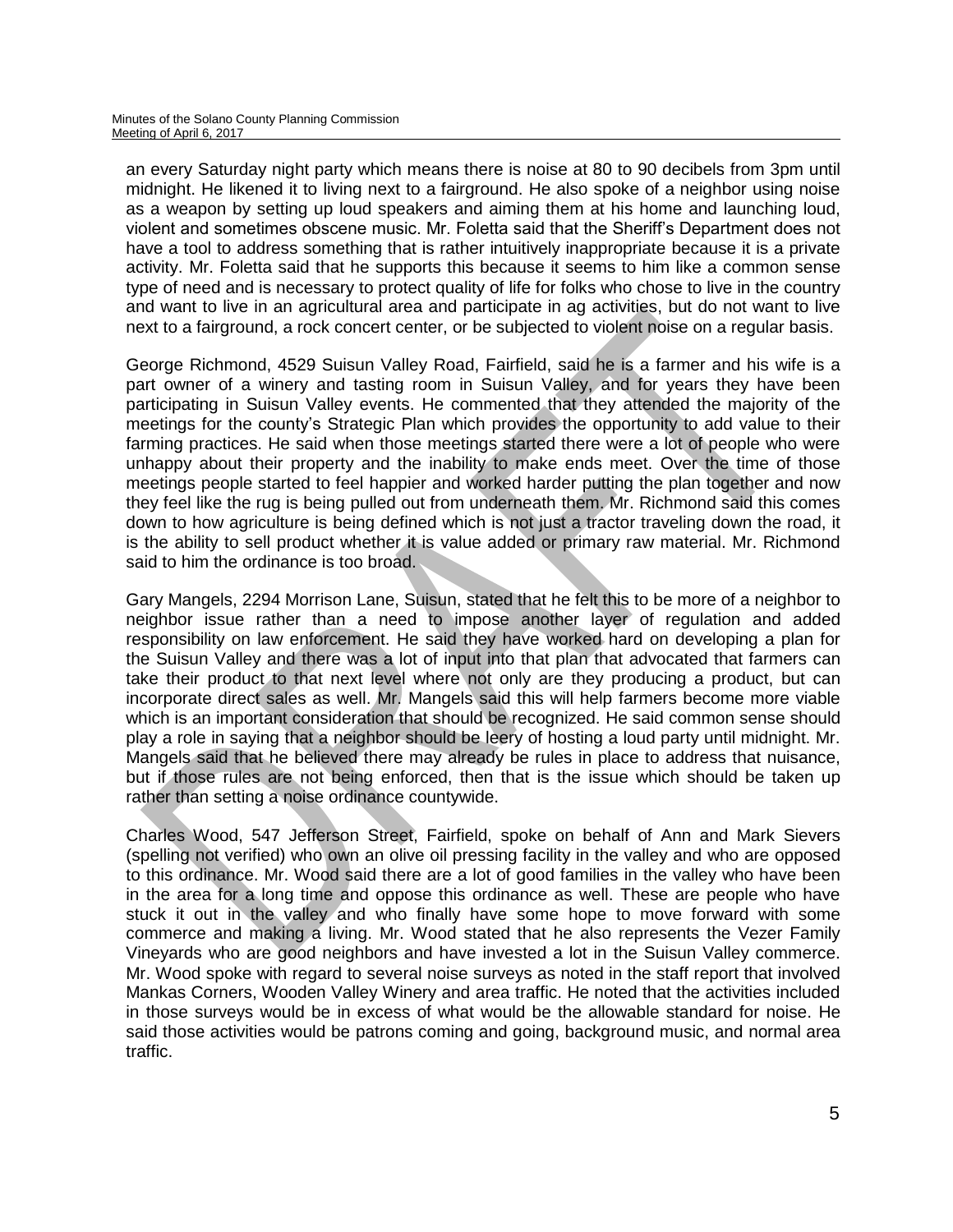Mr. Wood stated that current nuisance law prohibits unreasonable and unwarranted noise. He noted that until last week the Vezer family was unaware of any complaints about their concerts or weddings or any other activity until they met Ms. Jones. He stated that the Vezer Vineyard is a good neighbor, they close down their concerts at 7:30 p.m., and this ordinance feels like an unwarranted restriction on their ability to make income. Mr. Wood stated that currently wineries are permitted without a use permit and can have bands. He said it appears with this ordinance that it will not take much noise before requiring a use permit or having to shut down. Mr. Wood said progress and commerce is needed in the valley and there is a Suisun Valley Strategic Plan that is meant to draw people. Mr. Wood asked the commission to reject this ordinance as not appropriate for commerce or to at least exempt tourist centers or exempt all activity at wineries.

Laura Brasfield, vice president of operations for Vezer Family Vineyards and the Blue Victorian Winery stated that the Blue Victorian is a full time working winery and production facility, and has been for over 10 years. She said it has always been their intention to be a good neighbor. She stated that just over the last week she became aware of Ms. Jones' complaints. Ms. Brasfield stated that she has been with the winery for 3 years and her counter parts have been there for 7 years and during that tenure they have never had any complaints or phone calls with regard to any of the events they have held.

Karl Molin, 1883 Vintage Lane, Fairfield, stated when they first moved into the area it was quite rural with few subdivisions, but that has changed and it is now more suburban. He commented that people reside fairly close to each other and there are folks who are polite and then some who are not so polite. Mr. Molin stated that they have had tremendous problems with noise and there have been times when their animals have been upset by the noise. Mr. Molin said that he is fine with agricultural noise but the subject at hand is recreational noise, which can become very excessive. He said it has become so bad at times that they have had to leave their home because of it. Mr. Molin said there needs to be rules about how this is going to be handled. He noted that he holds nothing against farmers or wineries and understands that there are exemptions for them, but there needs to be some kind of remedy in place when things get out of hand and way too noisy.

Roger King, 2546 Mankas Corner Road, Fairfield, stated that he moved to the Valley in 1988 and came to the area so that he could grow grapes. Mr. King said that he opposes this ordinance from the standpoint of the definition of agriculture. He said the definition of agricultural operations is woefully short of any detail and can be subject to interpretation in the future. Mr. King mentioned that he lives in between a number of the noise sampling stations that were depicted in the staff report. He said what keeps him up at night is the redundant noises from Interstate 80 and the California Northern Railroad as well as noise from loud muscle cars that burn out on Suisun Valley Road in the early morning hours. He said these are things that need to be addressed if looking further into the ordinance. Mr. King stated that he does not have an issue with the noise that is currently taking place in the Suisun Valley.

David Marianno, 3915 Denverton Road, Suisun, stated that he has lived in the area for 83 years. He has been an advocate to save the valley since the 1970's. He said that the tourism plan has helped the farmers and that the valley is a diamond in the rough. Mr. Marianno said he hoped that the county will not allow a noise ordinance ruin the valley.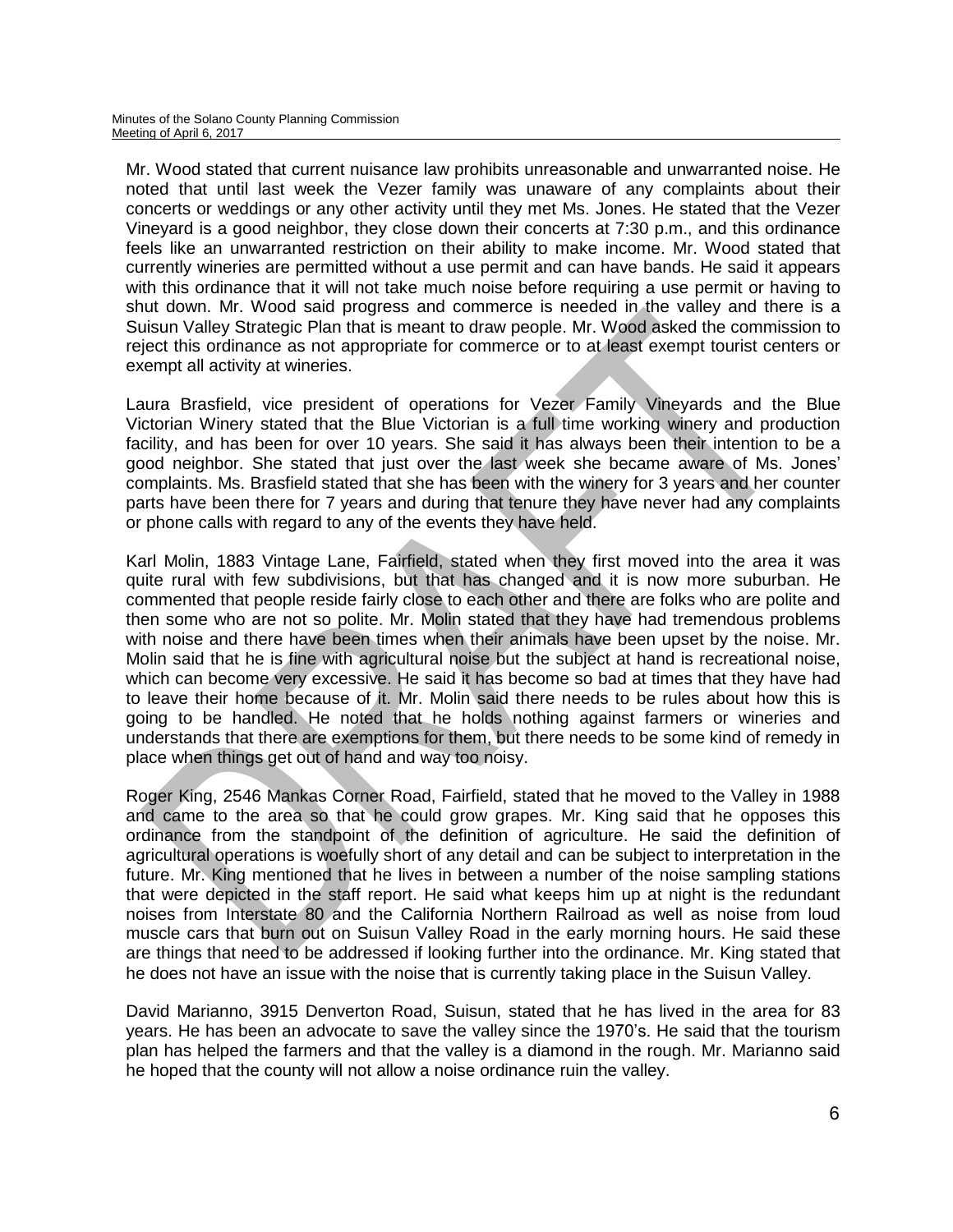Minutes of the Solano County Planning Commission Meeting of April 6, 2017

Ron Lanza, 4756 Suisun Valley Road, Fairfield, stated that his family has farmed in Suisun Valley since 1943. They have farmed pears, prunes and now grapes. They also have a winery. Mr. Lanza stated that for a long time things were going fairly well until the early 2000's when there was an over production of grapes. He said they tried several endeavors to survive and then came the Suisun Valley Fund and a lot of the farmers are reaping the benefits of that today. The Suisun Valley Strategic Plan also came about which Mr. Lanza said they were involved in helping the county to develop. He commented that it was a long process, they worked very hard, and it is important to preserve that plan. Mr. Lanza said there is very little noise in the valley. He said the noise comes from traffic which Suisun Valley School produces as well as the commuters traveling the area. He commented that noise is not being generated from agritourism or the events that are taking place. Mr. Lanza stated that the farming families in the valley are seeing success and the last thing they need is another layer of regulation. He stated that if the city has a noise ordinance or an activity is in close proximity to rural residential properties then maybe there should be a curfew set. He stated that the decibel restriction proposed in the ordinance is ridiculous. Mr. Lanza urged the commission to not move forward with this ordinance.

Since there were no further speakers, Chairperson Cayler closed the public hearing.

A motion was made by Commissioner Hollingsworth and seconded by Commissioner Rhoads-Poston to continue this matter to the regular meeting of June 1, 2017. The motion passed unanimously.

#### **ANNOUNCEMENTS and REPORTS**

There were no announcements or reports.

Since there was no further business, the meeting was **adjourned**.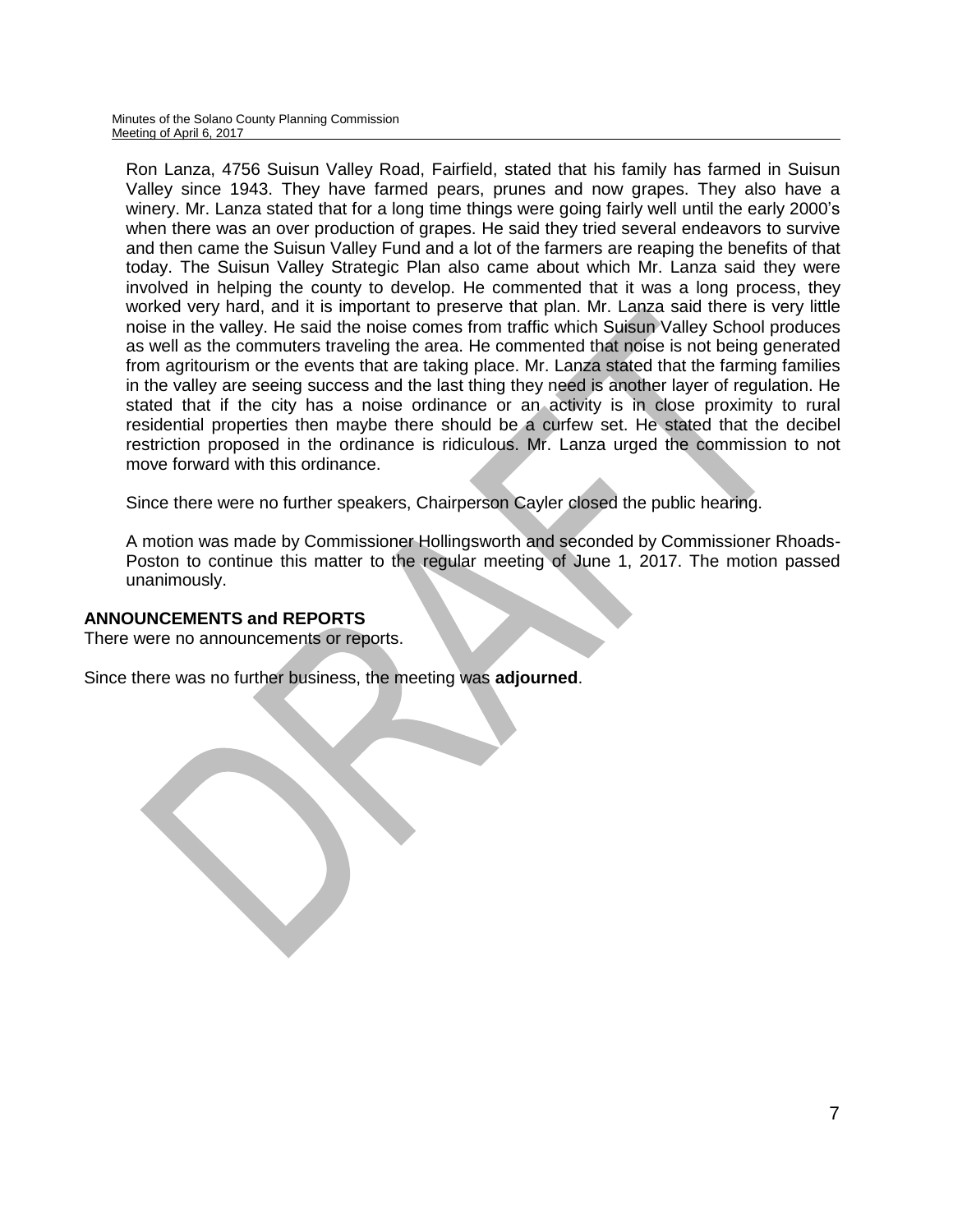<span id="page-11-0"></span>

|                        |      | <b>Solano County</b>                                                                                                                                                                                                                                                                                                                                                                                                                                                                                           |                      |                            | 675 Texas Street<br>Fairfield, California 94533<br>www.solanocounty.com |
|------------------------|------|----------------------------------------------------------------------------------------------------------------------------------------------------------------------------------------------------------------------------------------------------------------------------------------------------------------------------------------------------------------------------------------------------------------------------------------------------------------------------------------------------------------|----------------------|----------------------------|-------------------------------------------------------------------------|
|                        |      | Agenda Submittal                                                                                                                                                                                                                                                                                                                                                                                                                                                                                               |                      |                            |                                                                         |
| Agenda #:              |      | 1                                                                                                                                                                                                                                                                                                                                                                                                                                                                                                              | Status:              | PC-Regular                 |                                                                         |
| Type:                  |      | <b>PC-Document</b>                                                                                                                                                                                                                                                                                                                                                                                                                                                                                             | Department:          | <b>Planning Commission</b> |                                                                         |
| File $#$ :             |      | PC 17-021                                                                                                                                                                                                                                                                                                                                                                                                                                                                                                      | Contact:             |                            |                                                                         |
| Agenda date:           |      | 5/18/2017                                                                                                                                                                                                                                                                                                                                                                                                                                                                                                      | <b>Final action:</b> |                            |                                                                         |
| Title:                 |      | Public hearing to consider an Amendment to Use Permit No. U-82-52 (Skaggs Trucking) to a<br>previously approved use permit for an Agricultural Trucking Repair Shop which would permit the<br>addition of a Farm and Ranch Supply Store and an Agricultural Trucking business. The project<br>is located on 8.18 acres located at 5164 Fry Road, Vacaville, in an "A-40" Exclusive Agricultural<br>District. APN-0137-020-130. (Project Planner: Jim Leland) Staff Recommendation: Continue to<br>June 1, 2017 |                      |                            |                                                                         |
| <b>Governing body:</b> |      |                                                                                                                                                                                                                                                                                                                                                                                                                                                                                                                |                      |                            |                                                                         |
| District:              |      |                                                                                                                                                                                                                                                                                                                                                                                                                                                                                                                |                      |                            |                                                                         |
| <b>Attachments:</b>    |      |                                                                                                                                                                                                                                                                                                                                                                                                                                                                                                                |                      |                            |                                                                         |
| Date                   | Ver. | <b>Action By</b>                                                                                                                                                                                                                                                                                                                                                                                                                                                                                               |                      | <b>Action</b>              | <b>Result</b>                                                           |

#### **RECOMMENDATION**:

Staff is requesting a continuance of this item to the June 1, 2017 regular meeting of the Planning Commission in order to work with the City of Vacaville and the applicants to resolve questions pertaining to the proposed development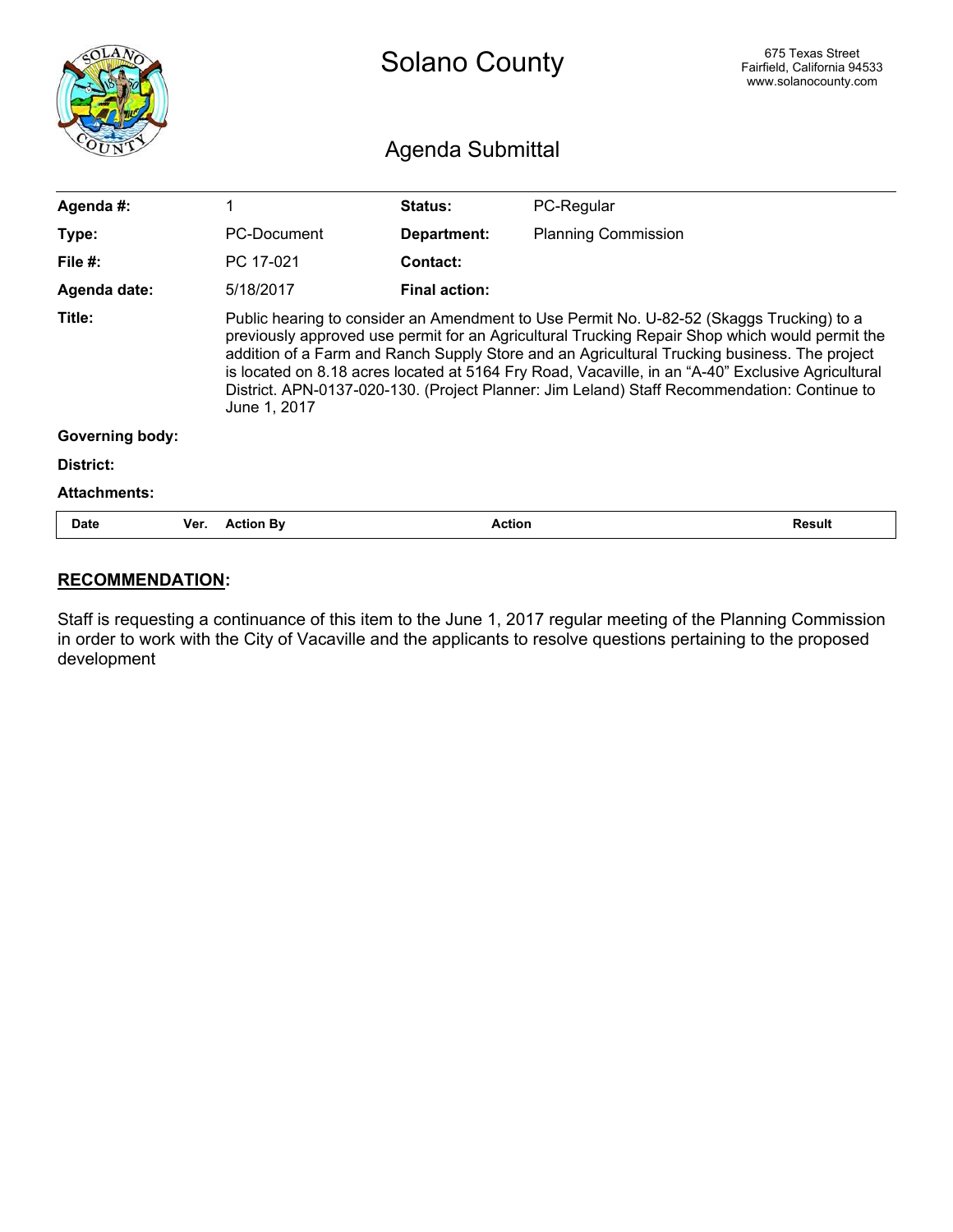<span id="page-12-0"></span>

|                        |      | 675 Texas Street<br><b>Solano County</b><br>Fairfield, California 94533<br>www.solanocounty.com<br>Agenda Submittal                                                                                                                                                                                                                                                                                                          |                      |                            |               |  |
|------------------------|------|------------------------------------------------------------------------------------------------------------------------------------------------------------------------------------------------------------------------------------------------------------------------------------------------------------------------------------------------------------------------------------------------------------------------------|----------------------|----------------------------|---------------|--|
| Agenda #:              |      | $\overline{2}$                                                                                                                                                                                                                                                                                                                                                                                                               | Status:              | PC-Regular                 |               |  |
| Type:                  |      | PC-Document                                                                                                                                                                                                                                                                                                                                                                                                                  | Department:          | <b>Planning Commission</b> |               |  |
| File $#$ :             |      | PC 17-023                                                                                                                                                                                                                                                                                                                                                                                                                    | Contact:             |                            |               |  |
| Agenda date:           |      | 5/18/2017                                                                                                                                                                                                                                                                                                                                                                                                                    | <b>Final action:</b> |                            |               |  |
| Title:                 |      | An ordinance amending Chapter 28 of the Solano County Code to define the short-term rental<br>of a dwelling as a "tourist house" and to authorize such land use, subject to a minor use permit,<br>within the exclusive agricultural and Suisun Valley agricultural zoning districts. (Project Planner:<br>Mike Yankovich) Staff Recommendation: To withdraw the Draft Tourist House Ordinance from<br>further consideration |                      |                            |               |  |
| <b>Governing body:</b> |      |                                                                                                                                                                                                                                                                                                                                                                                                                              |                      |                            |               |  |
| District:              |      |                                                                                                                                                                                                                                                                                                                                                                                                                              |                      |                            |               |  |
| <b>Attachments:</b>    |      |                                                                                                                                                                                                                                                                                                                                                                                                                              |                      |                            |               |  |
| <b>Date</b>            | Ver. | <b>Action By</b>                                                                                                                                                                                                                                                                                                                                                                                                             |                      | <b>Action</b>              | <b>Result</b> |  |

Since this item was continued at the Planning Commission's April 6, 2017 meeting, staff has met with landowners from different areas of the County regarding the Draft Tourist House ordinance. Based on the comments received, staff believes the best approach at this time is to withdraw the Draft Tourist House Ordinance from further consideration. This will allow staff to conduct further public outreach.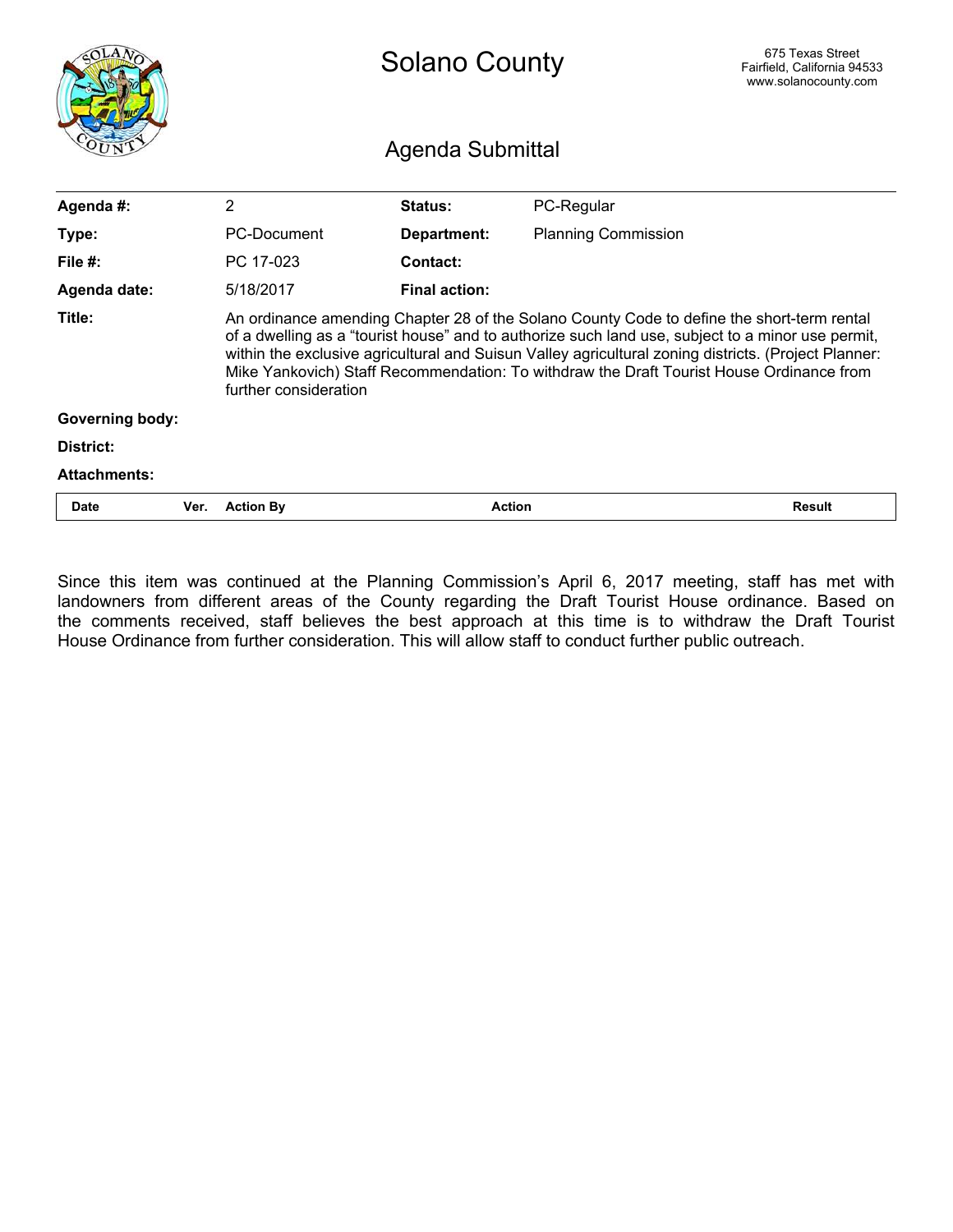<span id="page-13-0"></span>

|                        |      | <b>Solano County</b>                                                                                                                                                                                                                                                                                                                                                                                                                                                |                      |                            | 675 Texas Street<br>Fairfield, California 94533<br>www.solanocounty.com |  |
|------------------------|------|---------------------------------------------------------------------------------------------------------------------------------------------------------------------------------------------------------------------------------------------------------------------------------------------------------------------------------------------------------------------------------------------------------------------------------------------------------------------|----------------------|----------------------------|-------------------------------------------------------------------------|--|
|                        |      |                                                                                                                                                                                                                                                                                                                                                                                                                                                                     | Agenda Submittal     |                            |                                                                         |  |
| Agenda #:              |      | 3                                                                                                                                                                                                                                                                                                                                                                                                                                                                   | Status:              | PC-Regular                 |                                                                         |  |
| Type:                  |      | PC-Document                                                                                                                                                                                                                                                                                                                                                                                                                                                         | Department:          | <b>Planning Commission</b> |                                                                         |  |
| File $#$ :             |      | PC 17-022                                                                                                                                                                                                                                                                                                                                                                                                                                                           | Contact:             |                            |                                                                         |  |
| Agenda date:           |      | 5/18/2017                                                                                                                                                                                                                                                                                                                                                                                                                                                           | <b>Final action:</b> |                            |                                                                         |  |
| Title:                 |      | Public hearing to consider Variance Application No. V-17-02 of Dan and Lesley Munson for a<br>variance from the front yard setback requirement of 60 feet to allow for the construction of an<br>enclosed two car garage. The property is located at 4525 Green Valley Road, 2.5 miles north of<br>the City of Fairfield within the Rural Residential "RR-2.5" Zoning District; APN 0147-080-010.<br>(Project Planner: Eric Wilberg) Staff Recommendation: Approval |                      |                            |                                                                         |  |
| <b>Governing body:</b> |      |                                                                                                                                                                                                                                                                                                                                                                                                                                                                     |                      |                            |                                                                         |  |
| District:              |      |                                                                                                                                                                                                                                                                                                                                                                                                                                                                     |                      |                            |                                                                         |  |
| <b>Attachments:</b>    |      | A - Draft PC Resolution                                                                                                                                                                                                                                                                                                                                                                                                                                             |                      |                            |                                                                         |  |
|                        |      | <b>B</b> - Assessors Parcel Map                                                                                                                                                                                                                                                                                                                                                                                                                                     |                      |                            |                                                                         |  |
|                        |      | C - Site Plan                                                                                                                                                                                                                                                                                                                                                                                                                                                       |                      |                            |                                                                         |  |
| <b>Date</b>            | Ver. | <b>Action By</b>                                                                                                                                                                                                                                                                                                                                                                                                                                                    | <b>Action</b>        |                            | <b>Result</b>                                                           |  |

#### **RECOMMENDATION:**

The Planning Commission ADOPT the attached resolution with respect to the mandatory and suggested findings and APPROVE Variance No. V-17-02 subject to the recommended conditions of approval.

#### **EXECUTIVE SUMMARY:**

A Variance allows the Planning Commission to consider the special circumstances applicable to a subject property, including size, shape, topography, location or surroundings when applying the strict application of development standards in the Zoning Ordinance. The applicant is requesting a Variance of the 60 foot front yard setback requirement to allow the construction of a residential accessory structure within the front setback. The developable area of the subject site is constrained by parcel size, lot configuration, and creek running through the lot. Based on these circumstances staff is recommending that the Planning Commission make the Findings necessary to approve this Variance application.

#### **ENVIRONMENTAL ANALYSIS:**

The project qualifies for an exemption from the California Environmental Quality Act pursuant to CEQA Guidelines Section 15305, Minor Alterations In Land Use Limitations.

Class 5 consists of minor alterations in land use limitations in areas with an average slope of less than 20%, which do not result in any changes in land use or density, including but not limited to set back variances not resulting in the creation of any new parcel. A majority of the subject property is relatively flat exhibiting slopes of less than six percent. The intent of the setback variance is to allow for the construction of a residential accessory structure on-site. Two car enclosed garages typically accompany single family residences and are required for primary dwellings within this zoning district. The project is consistent with this Class of exemption.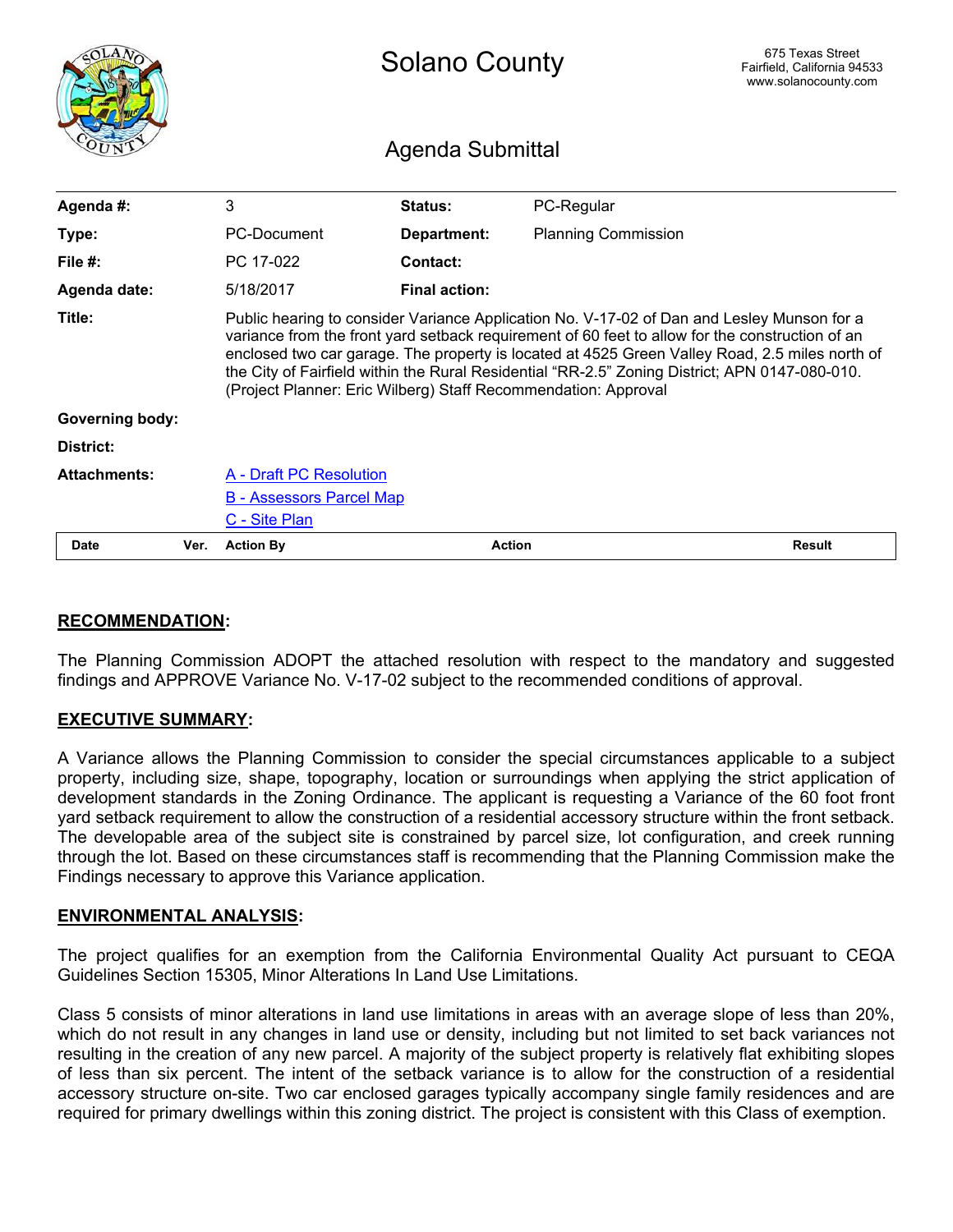#### **BACKGROUND:**

- **A. Prior approvals:** N/A
- **B. Property Owner:** Dan and Lesley Munson 4525 Green Valley Road Fairfield, CA 94534
- **C. General Plan Land Use Designation/Zoning:** General Plan: Traditional Community - Residential Zoning: Rural Residential "RR-2.5"
- **D. Existing Use:** Residential

#### **E. Adjacent Zoning and Land Use:**

North: Rural Residential "RR-2.5" - Residential South: Rural Residential "RR-2.5" - Residential East: Rural Residential "RR-2.5" - Residential West: Rural Residential "RR-2.5" - Vacant

#### **ANALYSIS:**

#### **A. Environmental Setting:**

The subject site is located at 4525 Green Valley Road approximately 2.5 miles north of the City of Fairfield. The lot is ½ acre, drastically undersized for the applicable 2.5 acre zoning of the property. The site is bound to the north by a residence; to the east by Green Valley Road; to the south by a residence; and to the west by a vacant parcel. Green Valley Creek bisects the property running north south through the parcel. Development on-site consists of a single family residence built on the west side of the creek. A private septic system serves the residence and potable water is provided by the City of Vallejo. Access is provided from Green Valley Road. Parcels surrounding the subject site are developed with single family homes; a majority of lots in the area are 2.5 acres in size.

#### **B**. **Project Description:**

The applicant is requesting Variance approval to allow a detached garage to be built within the front yard setback. The minimum development standard for residential accessory structures within the Rural Residential Zoning District requires accessory buildings to be set back 60 ft. from the front property line. The 30' x 40' two car enclosed garage is being proposed 15 ft. from the front property line (along Green Valley Road).

#### **C. General Plan & Zoning Consistency**

The subject site is designated Traditional Community - Residential by the Solano County General Plan. As indicated on the General Plan Land Use Consistency Table (General Plan Table LU-7) the Rural Residential "RR-2.5" is consistent with this designation. The proposed 1,200 sq. ft. residential accessory structure is allowed by right and consistent with the RR-2.5 zoning.

#### **D. Variance**

A Variance allows the Planning Commission to consider the special circumstances applicable to a subject property, including size, shape, topography, location or surroundings when applying the strict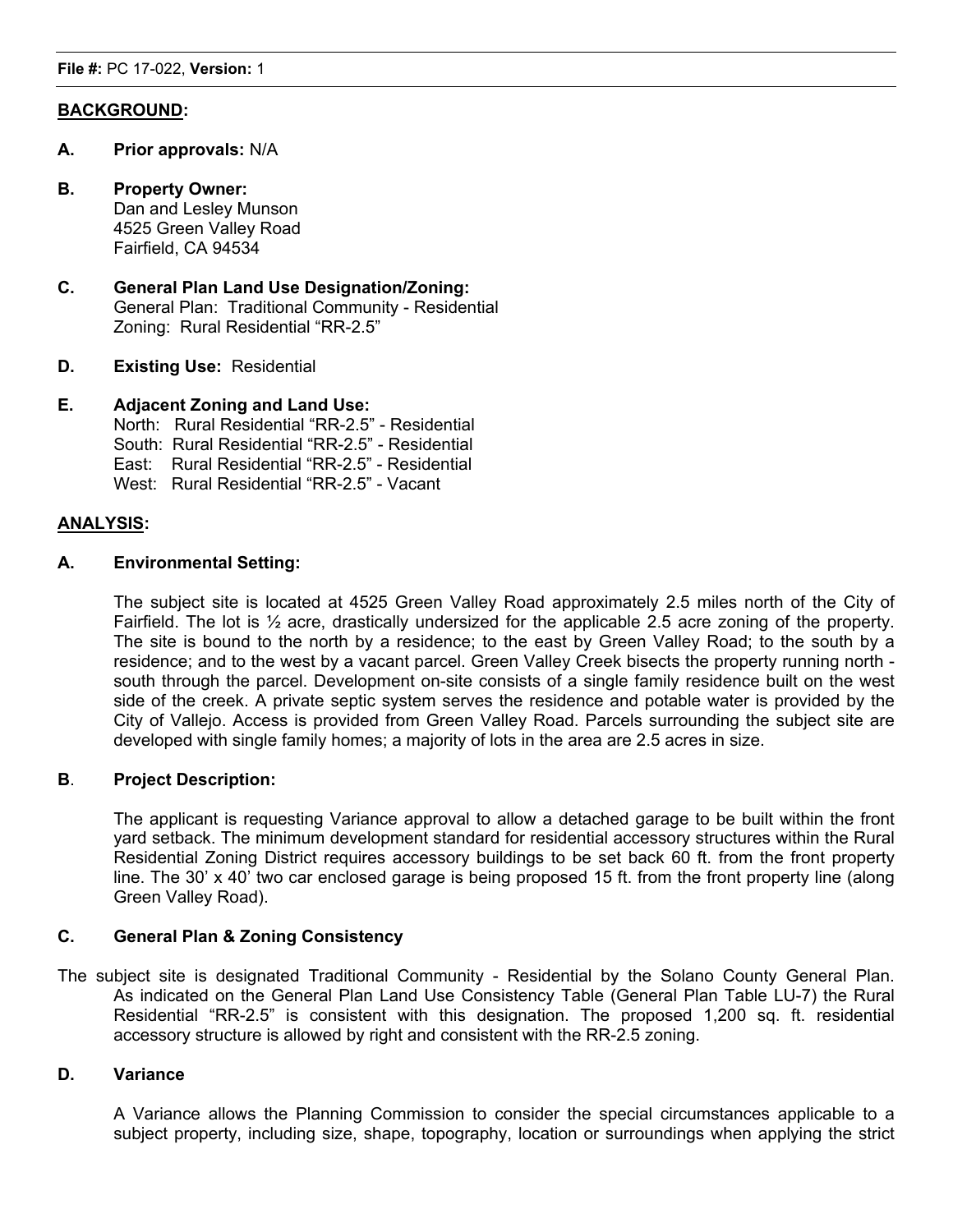application of development standards in the Zoning Ordinance. Section 28.107 of the County Zoning Regulations states*: the Planning Commission shall have the power to grant variances from the terms of* this Chapter; except that, in no case shall a variance be granted to allow a use of land or buildings not *permitted in the district in which the subject property is located.* Variances from the terms of Chapter 28 may only be granted when the Planning Commission can make the findings for two specific conditions. These conditions are detailed below in the Variance Mandatory Findings section. In summary, the developable area of the subject site is constrained by parcel size, lot configuration, and creek running through the lot.

#### **VARIANCE MANDATORY FINDINGS:**

- 1. **Because of special circumstances applicable to the subject property, including size, shape, topography, location or surroundings, the strict application of this Chapter is found to deprive subject property of privileges enjoyed by other properties in the vicinity and under identical zone classifications.**
- Special circumstances exist in that the subject property is  $\frac{1}{2}$  acre in size within an area zoned for 2.5 acre residential parcels. The parcel is considered legal, nonconforming considerably undersized when measured against the minimum lot size requirement within the Rural Residential Zoning District. In addition, the "L" shape of the parcel differs from traditional rectangular configurations for residential lots. The size and shape of the parcel hinder the lot from meeting minimum setback requirements. Most importantly, the parcel is bisected by Green Valley Creek running north-south through the subject site. The creek effectively creates two developable halves of the property. The western half is developed with a single family residence and associated septic system leaving little to no space for a residential accessory structure of any significant size. The eastern half is undeveloped; however measures only approximately 50 feet in depth. The developable portion of the eastern half is wedged between Green Valley Road to the east and Green Valley Creek to the west. Application of the 60 foot front yard setback would prevent the construction of any residential accessory structure on-site. The strict application of the zoning ordinance concerning setbacks of residential accessory structures to property lines would deprive the subject property of privileges enjoyed by other properties in the vicinity.
- 2. **Variance granted shall not constitute a grant of special privilege inconsistent with the limitations upon other properties in the vicinity and zoning district in which subject property is situated.**
- Approval of the variance would not constitute a grant of special privilege. Based on review of aerial imagery, a majority of the parcels within the vicinity of the subject have constructed residential accessory structures. A majority of the parcels are at or very near the 2.5 acre minimum parcel size whereas their garages, swimming pools, sheds, etc. adhere to the Rural Residential setback to property line requirements. Approval of this variance will provide parity to this parcel, allowing the property owner to construct and utilize a detached two car enclosed garage consistent with the neighborhood.

#### **ADDITIONAL FINDINGS**

- 3. **The project qualifies for an exemption from the California Environmental Quality Act pursuant to CEQA Guidelines Section 15305, Minor Alterations In Land Use Limitations.**
- Class 5 consists of minor alterations in land use limitations in areas with an average slope of less than 20%, which do not result in any changes in land use or density, including but not limited to set back variances not resulting in the creation of any new parcel. A majority of the subject property is relatively flat exhibiting slopes of less than six percent. The intent of the setback variance is to allow for the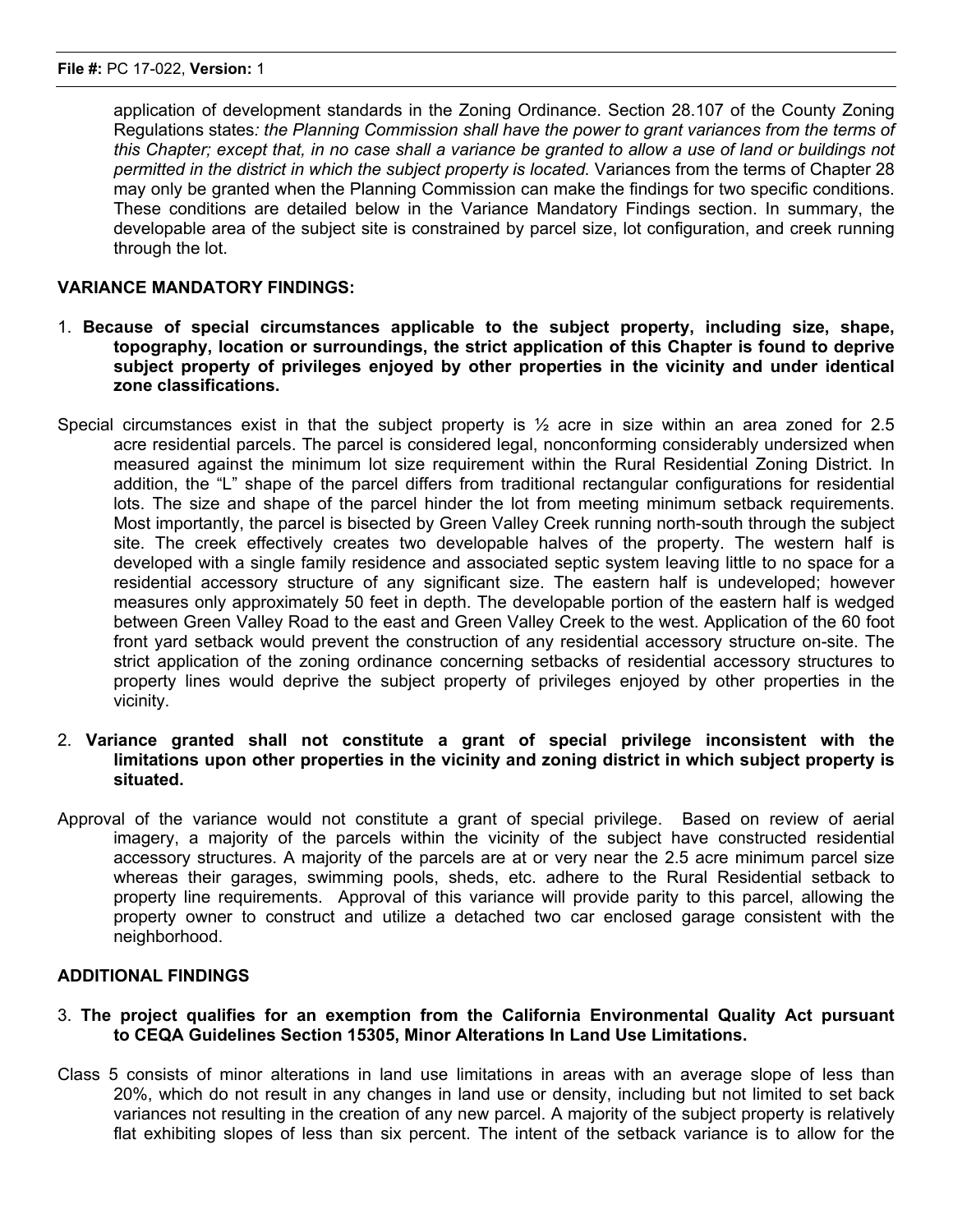construction of a residential accessory structure on-site. Two car enclosed garages typically accompany single family residences and are required for primary dwellings within this zoning district. The project is consistent with this Class of exemption.

#### **RECOMMENDED CONDITIONS OF APPROVAL:**

- 1. The proposed use shall be established in accord with the application materials and site plan filed February 6, 2017 for Variance application No. V-17-02, as approved by the Solano County Planning Commission and as conditioned herein.
- 2. Prior to any construction or improvements taking place, a building permit application shall first be submitted as per Section 105 of the 2013 California Building Code or the latest edition of the codes enforced at the time of building permit application. "Any owner or authorized agent who intends to construct, enlarge, alter, repair, move, demolish, or change the occupancy of a building or structure, or to erect, install, enlarge, alter, repair, remove, convert or replace any electrical, gas, mechanical or plumbing system, the installation of which is regulated by this code, or to cause any such work to be done, shall first make application to the building official and obtain the required permit."
- 3. Notwithstanding this variance approval, the design and use of the proposed building shall conform with all requirements of the Solano County Zoning Ordinance pertaining to the Rural Residential Zoning District.

#### **ATTACHMENTS:**

- A Draft Resolution
- B Assessor's Parcel Map Bk. 147 Pg. 8
- C Site Plan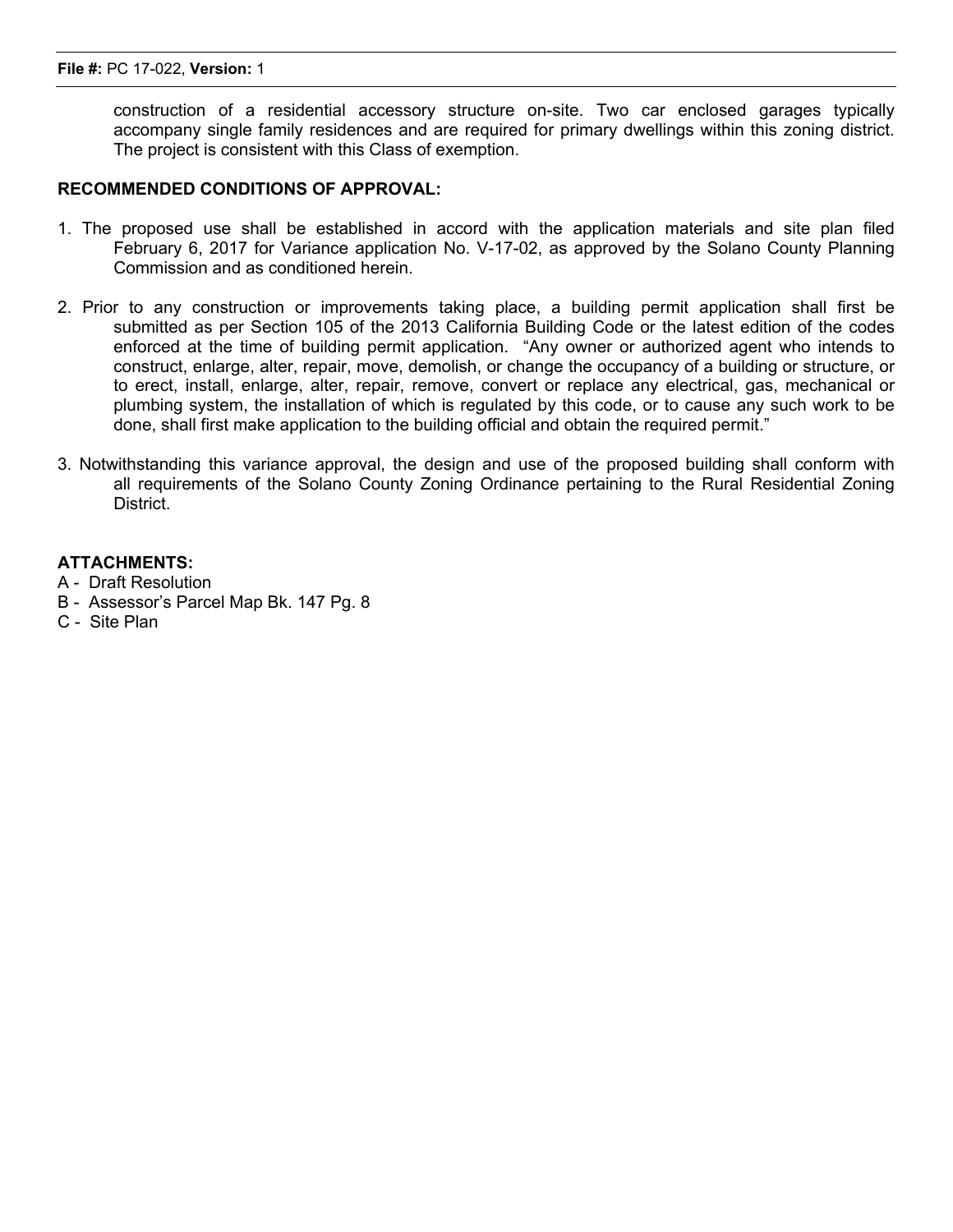## **SOLANO COUNTY PLANNING COMMISSION RESOLUTION NO. XX**

<span id="page-17-0"></span>**WHEREAS**, the Solano County Planning Commission has considered Variance Application No. V-17-02 of Dan and Lesley Munson for a variance from the front yard setback requirement of 60 feet to allow for the construction of an enclosed two car garage. The property is located at 4525 Green Valley Road, 2.5 miles north of the City of Fairfield within the Rural Residential "RR-2.5" Zoning District; APN 0147-080-010, and;

**WHEREAS**, the Commission has reviewed the report of the Department of Resource Management and heard testimony relative to the subject application at the duly noticed public hearing held on May 18, 2017, and;

**WHEREAS**, after due consideration, the Planning Commission has made the following findings in regard to said proposal:

#### **1. Because of special circumstances applicable to the subject property, including size, shape, topography, location or surroundings, the strict application of this Chapter is found to deprive subject property of privileges enjoyed by other properties in the vicinity and under identical zone classifications.**

Special circumstances exist in that the subject property is  $\frac{1}{2}$  acre in size within an area zoned for 2.5 acre residential parcels. The parcel is considered legal, nonconforming considerably undersized when measured against the minimum lot size requirement within the Rural Residential Zoning District. In addition, the "L" shape of the parcel differs from traditional rectangular configurations for residential lots. The size and shape of the parcel hinder the lot from meeting minimum setback requirements. Most importantly, the parcel is bisected by Green Valley Creek running north-south through the subject site. The creek effectively creates two developable halves of the property. The western half is developed with a single family residence and associated septic system leaving little to no space for a residential accessory structure of any significant size. The eastern half is undeveloped; however measures only approximately 50 feet in depth. The developable portion of the eastern half is wedged between Green Valley Road to the east and Green Valley Creek to the west. Application of the 60 foot front yard setback would prevent the construction of any residential accessory structure on-site. The strict application of the zoning ordinance concerning setbacks of residential accessory structures to property lines would deprive the subject property of privileges enjoyed by other properties in the vicinity.

#### 2. **Variance granted shall not constitute a grant of special privilege inconsistent with the limitations upon other properties in the vicinity and zoning district in which subject property is situated.**

Approval of the variance would not constitute a grant of special privilege. Based on review of aerial imagery, a majority of the parcels within the vicinity of the subject have constructed residential accessory structures. A majority of the parcels are at or very near the 2.5 acre minimum parcel size whereas their garages, swimming pools, sheds, etc. adhere to the Rural Residential setback to property line requirements. Approval of this variance will provide parity to this parcel, allowing the property owner to construct and utilize a detached two car enclosed garage consistent with the neighborhood.

#### 3. **The project qualifies for an exemption from the California Environmental Quality Act pursuant to CEQA Guidelines Section 15305, Minor Alterations In Land Use Limitations.**

Class 5 consists of minor alterations in land use limitations in areas with an average slope of less than 20%, which do not result in any changes in land use or density, including but not limited to set back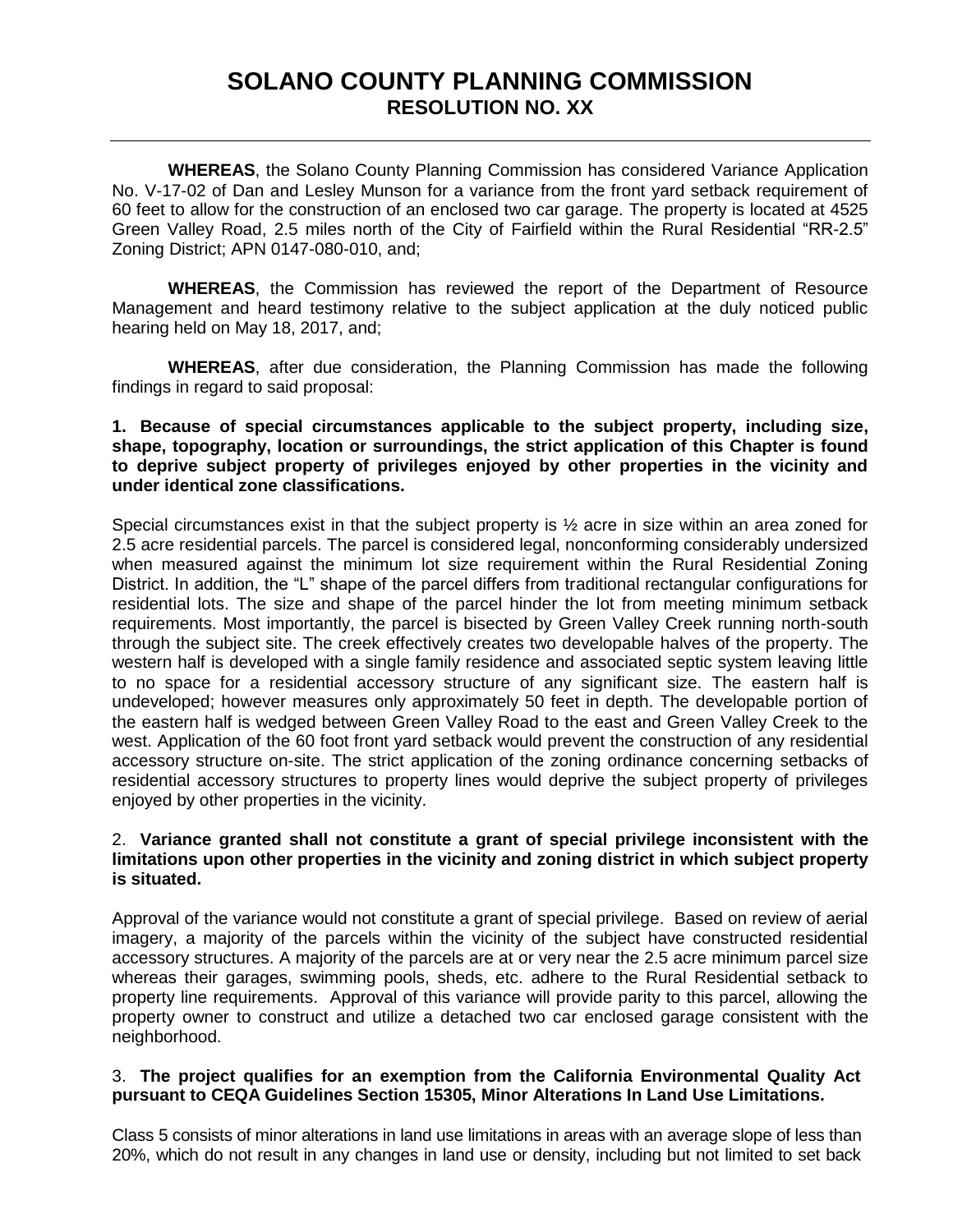variances not resulting in the creation of any new parcel. A majority of the subject property is relatively flat exhibiting slopes of less than six percent. The intent of the setback variance is to allow for the construction of a residential accessory structure on-site. Two car enclosed garages typically accompany single family residences and are required for primary dwellings within this zoning district. The project is consistent with this Class of exemption.

**BE IT, THEREFORE, RESOLVED**, that the Planning Commission of the County of Solano does hereby approve Variance Permit Application No. V-17-02 subject to the following recommended conditions of approval:

1. The proposed use shall be established in accord with the application materials and site plan filed February 6, 2017 for Variance Application No. V-17-02, as approved by the Solano County Planning Commission and as conditioned herein.

2. Prior to any construction or improvements taking place, a building permit application shall first be submitted as per Section 105 of the 2013 California Building Code or the latest edition of the codes enforced at the time of building permit application. "Any owner or authorized agent who intends to construct, enlarge, alter, repair, move, demolish, or change the occupancy of a building or structure, or to erect, install, enlarge, alter, repair, remove, convert or replace any electrical, gas, mechanical or plumbing system, the installation of which is regulated by this code, or to cause any such work to be done, shall first make application to the building official and obtain the required permit."

3. Notwithstanding this variance approval, the design and use of the proposed building shall conform with all requirements of the Solano County Zoning Ordinance pertaining to the Rural Residential Zoning District.

**\* \* \* \* \* \* \* \* \* \* \* \* \* \* \* \* \* \* \* \* \* \* \* \* \* \* \* \***

I hereby certify that the foregoing resolution was adopted at the regular meeting of the Solano County Planning Commission on May 18, 2017 by the following vote:

AYES: Commissioners

NOES: Commissioners EXCUSED: Commissioners

By: \_\_\_\_\_\_\_\_\_\_\_\_\_\_\_\_\_\_\_\_\_\_\_\_\_\_\_\_\_\_\_\_\_\_\_

Bill Emlen, Secretary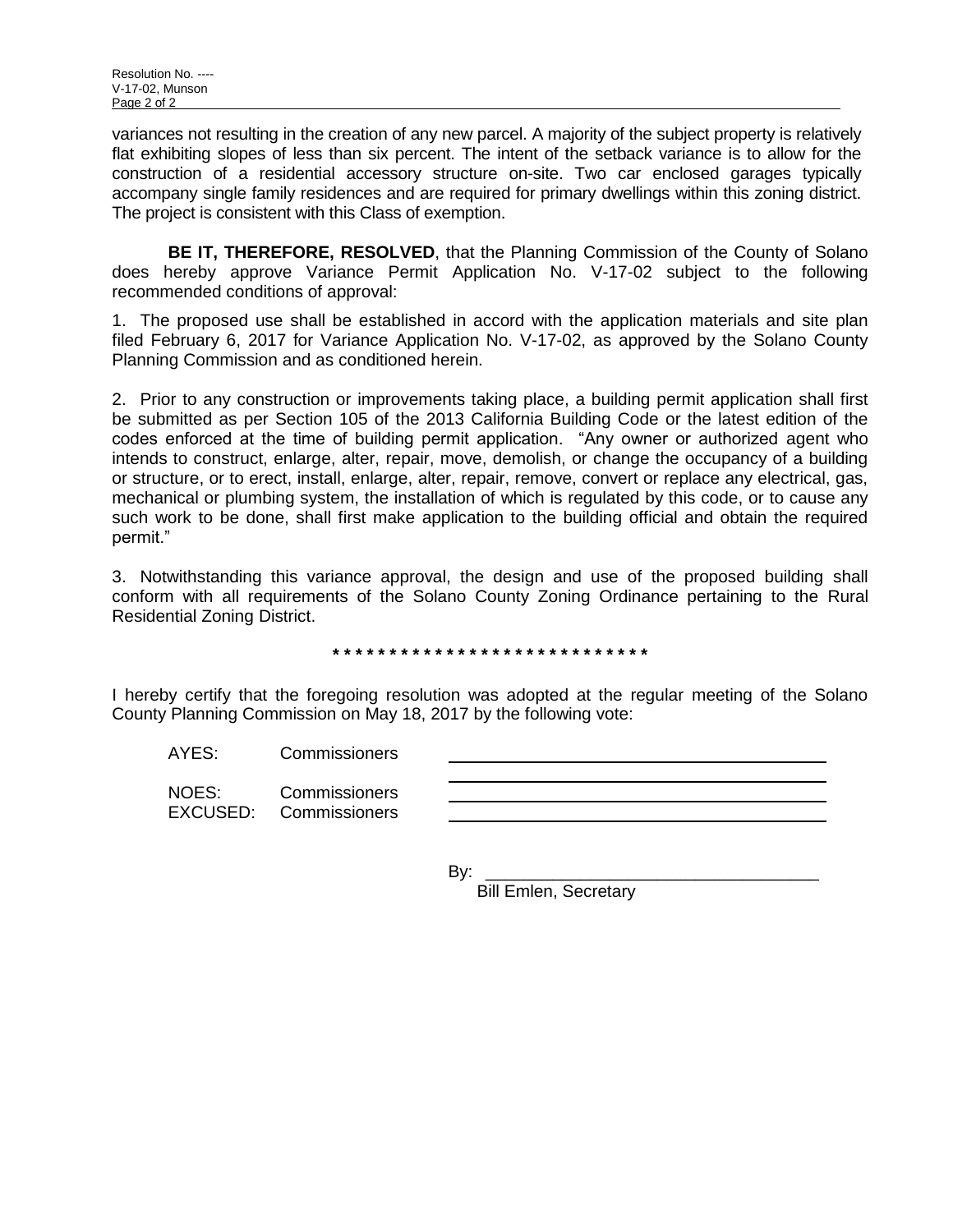